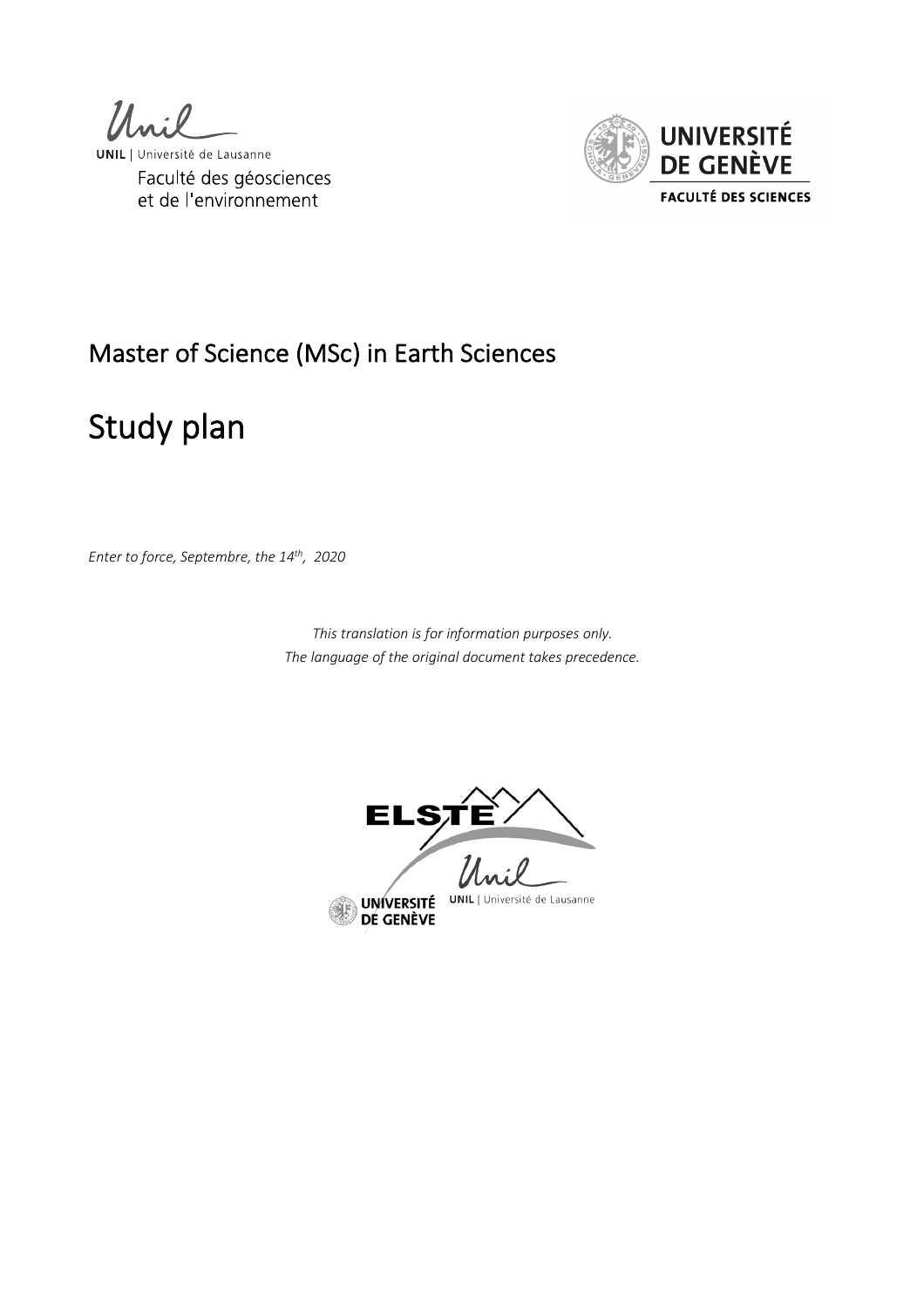*Study plan - Master in Earth sciences - 2020/2021*

*In this document, male pronouns are used indiscriminately for females and males.* 

The Master of Science in Earth Sciences is delivered jointly by the University of Geneva and the University of Lausanne, through the «Ecole Lémanique des Sciences de la Terre» (Lemanic School of Earth Sciences - ELSTE). This second level cycle of 120 ECTS credits program has a proposed period of four semesters. Courses are generally given in French and in English. However, the program can be entirely followed in English.

The Master in Earth Sciences has three orientations:

- Sedimentary, Environmental, and Reservoir Geology  $\rightarrow$  SERG
- Geochemistry, Alpine Tectonics, Ore Deposits  $\rightarrow$  GATO
- Geological Risks  $\rightarrow$  RGEOL

At the beginning of the Master, each student choses a proposed orientation. The program of each orientation includes:

- A part of 4 mandatory modules (24 ECTS credits)
- A part of 4 modules to be chosen in a predefined list (24 ECTS credits)
- A part of free choice credits (12 ECTS credits)
- A Master thesis of 60 ECTS credits. This Master thesis is a personal research work under the responsibility of a ELSTE teacher.

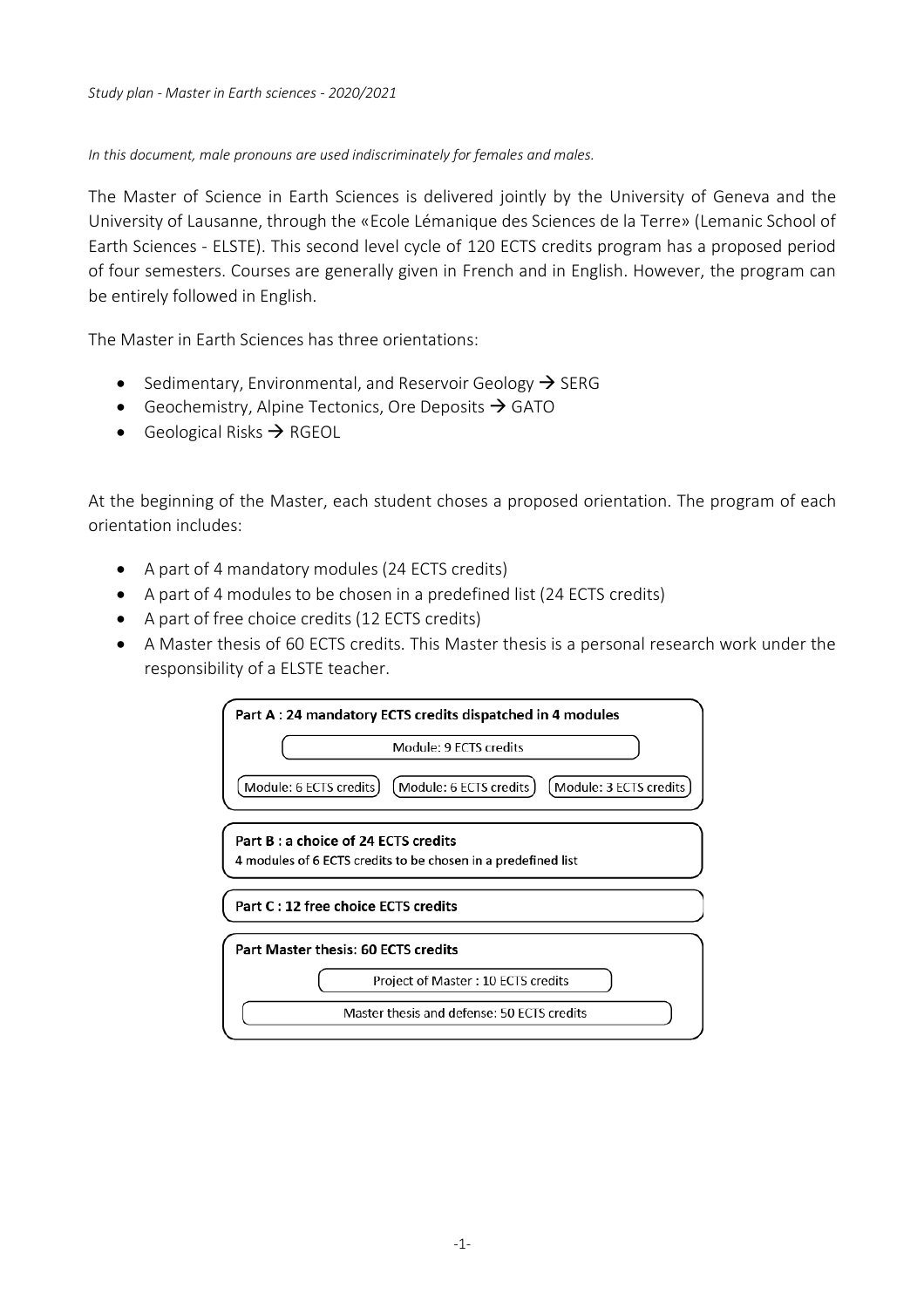Whenever possible, courses must be taken during the first your of the Master. During the first year of the Master, the student also starts to work on his master thesis in order to present his project of Master before the beginning of the second year of the program. The second year of the Master program is dedicated to the Master thesis.

One ECTS (European Credit Transfer and Accumulation System) credits corresponds to 25-30 hours of actual work

The following abbreviations are used: C: course – PW: Practical work – E: Exercises – S: Seminars – F : Field – d : days (block course) – h: hours (weekly course)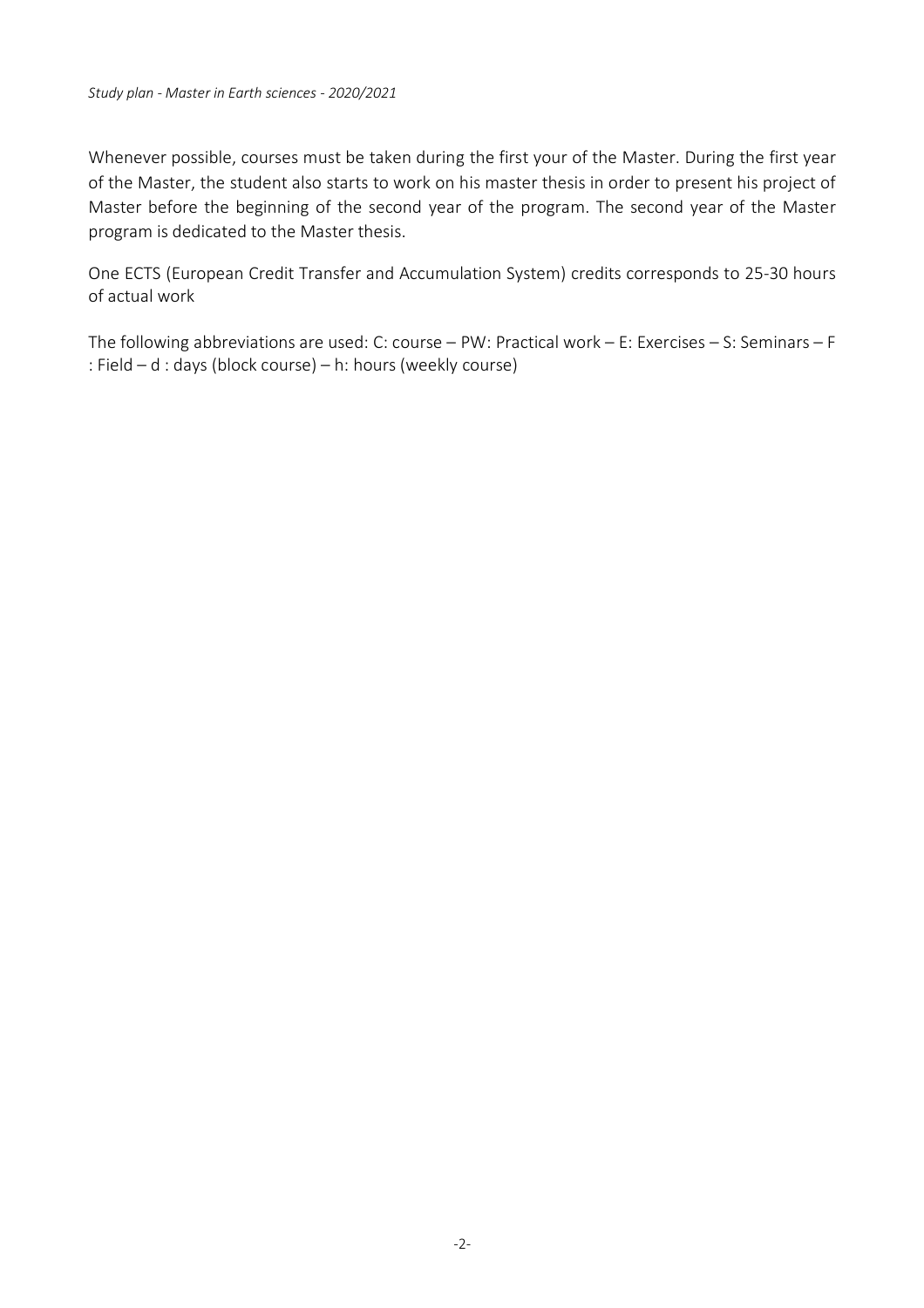## Orientation : Sedimentary, Environmental, and Reservoir Geology / SERG

#### Coordinators: Rossana Martini –Thierry Adatte

The sedimentary cover of the Earth is the result of the interaction between tectonics, weathering and erosion, sediment transport and biological and geochemical processes. Sediments and sedimentary rocks therefore contain fundamental information on the history of the Earth, the environment, climate and life. In addition, sediments and sedimentary rocks are the largest reservoir of the main natural resources such as water, fossil fuels, metals and raw materials. The orientation Sedimentary, Environmental, and Reservoir geology offers a wide and extensive training focusing on sedimentology, stratigraphy, paleontology, basin analysis, reservoir geology, environmental geology and geophysics.

Instruction is provided in the form of ex-cathedra courses, seminars, field trips and independent research. This orientation is unique in Switzerland and Central Europe in general due to its focus on current and fossil surface processes, its interdisciplinary approach, access to a natural laboratory that is the Swiss Jura and the Alps, the number of experts involved, internal to the Universities of Geneva and Lausanne and external guests.

The program proposed in this Master is an ideal preparation to further academic training (PhD) as well as to environmental professions, to engineering geology and to industrial reservoirs and to geoenergy.

## PART A1 mandatory: 24 ECTS credits

The mandatory part A1 includes four modules:

- Sedimentary Rocks and Processes from Source-to-Sink
- Life evolving with Earth
- Basin research
- Geophysics across scales for geologists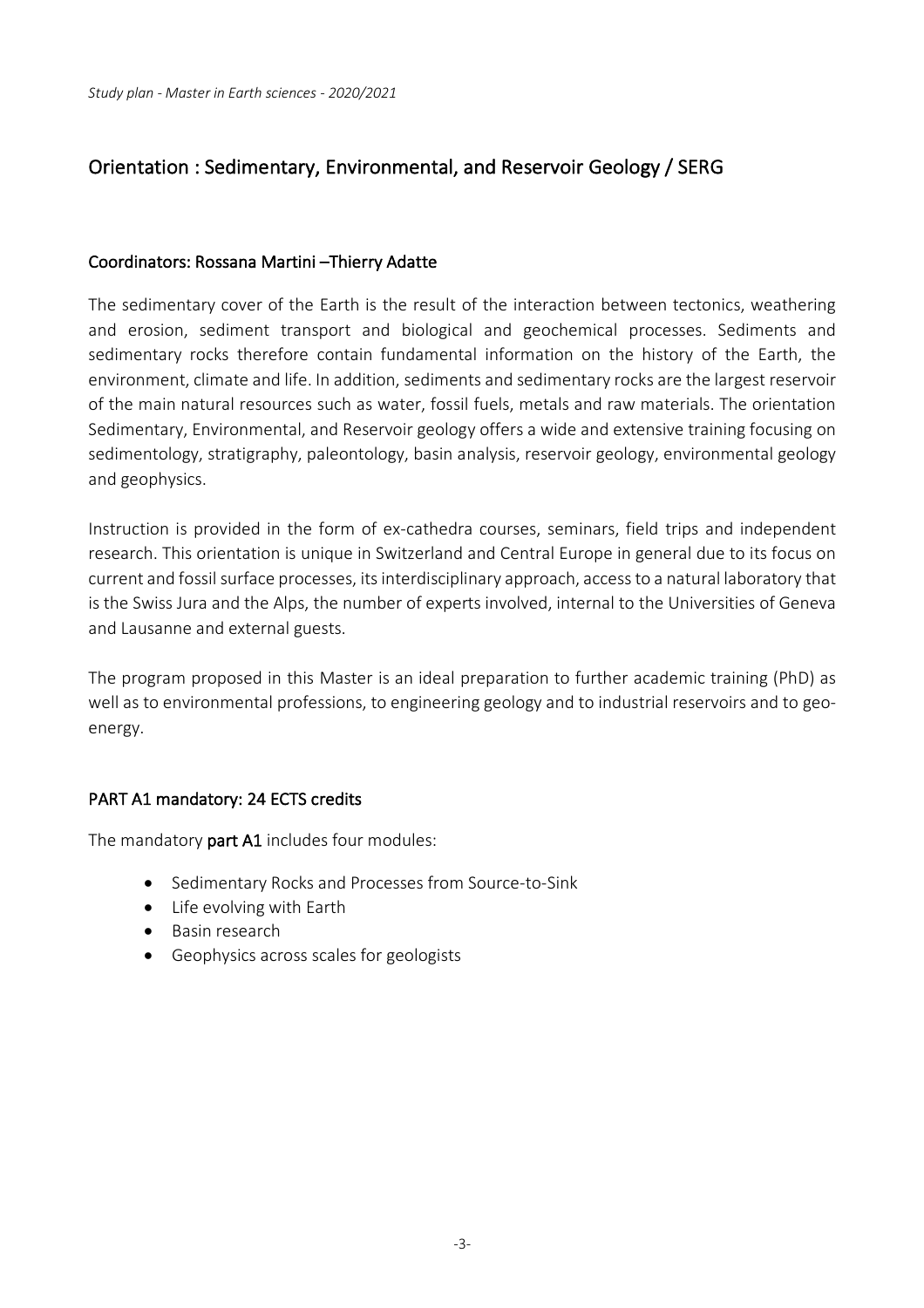## Module Sedimentary Rocks and Processes from Source-to-Sink - 9 ECTS

*Teacher in charge: S. Castelltort*

| Courses                                                                                                                                                                      | Teacher in charge/<br>Speaker(s)                              | Semester<br>Modality                  | Evaluation                                             | <b>ECTS</b><br>credits |
|------------------------------------------------------------------------------------------------------------------------------------------------------------------------------|---------------------------------------------------------------|---------------------------------------|--------------------------------------------------------|------------------------|
| Carbonates / Carbonates                                                                                                                                                      | E. Samankassou                                                | Fall 2d F, 2.5 d C<br>PW <sub>S</sub> | Report, Seminars,<br>oral or written<br>exam           | 2                      |
| <b>Clastics / Clastiques</b>                                                                                                                                                 | S. Castelltort, D.<br>Ariztegui, A.<br>Moscariello, T. Adatte | Fall 5d C PW S                        | Report, Seminars,<br>oral or written<br>exam           | 2                      |
| Sedimentary rocks in the field / Les<br>roches sédimentaires sur le terrain                                                                                                  | S. Castelltort                                                | Spring 8d F                           | Practice, Report,<br>Seminars, oral or<br>written exam | $\overline{4}$         |
| Weathering processes and soils<br>formation / Processus d'altération et<br>formation des sols                                                                                | E. Verrecchia                                                 | Fall 2d C PW                          | Practice                                               | $\mathbf{1}$           |
| Prerequisite: sedimentology course (BSc)                                                                                                                                     |                                                               |                                       |                                                        |                        |
| This module must be followed during the two first semesters of the Master and then validated during the following<br>exam session.                                           |                                                               |                                       |                                                        |                        |
| The courses of this module are validated and the 6 ECTS credits earned in a block if the credit-weighted grade<br>average is at least 4 and if the validations are obtained. |                                                               |                                       |                                                        |                        |

## Module Life evolving with Earth – 6 ECTS

*Teacher in charge : A. Daley and E. Samankassou*

| <b>Courses</b>           | Teacher in charge/ Speaker(s)                                                         | Semester<br>Modality | Evaluation                                         | <b>ECTS</b><br>credits |
|--------------------------|---------------------------------------------------------------------------------------|----------------------|----------------------------------------------------|------------------------|
| Life evolving with Earth | A. Daley, E. Samankassou,<br>T. Adatte, D. Ariztegui,<br>J. Spangenberg, T. Vennemann | Fall 10d C<br>PW S   | Report,<br>Seminars,<br>oral or<br>written<br>exam | 6                      |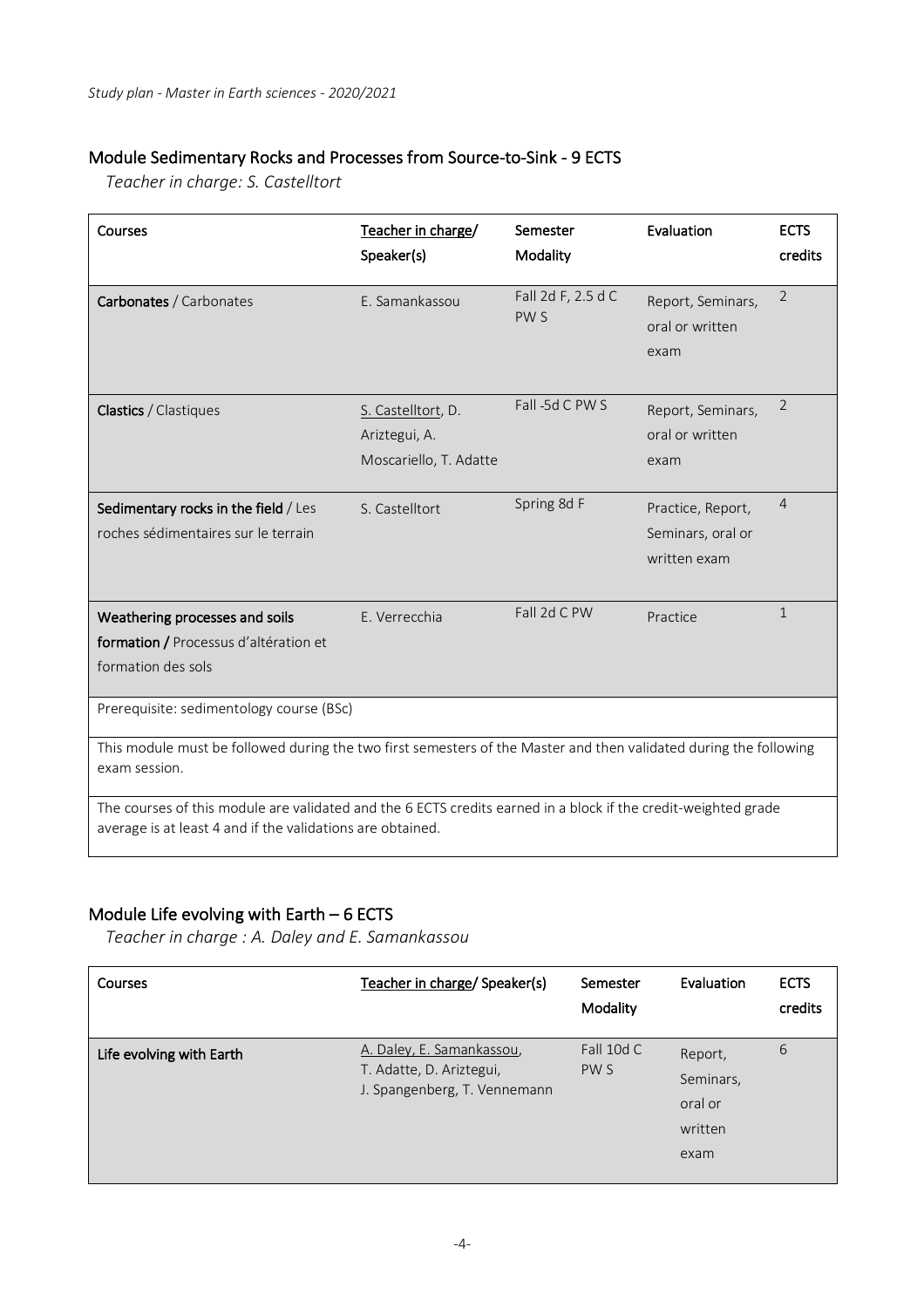## Module Basin research – 6ECTS

*Teacher in charge: S. Castelltort*

| Courses                                    | Teacher in charge/ Speaker(s)                                 | Semester<br>Modality | Evaluation                                         | <b>ECTS</b><br>credits |
|--------------------------------------------|---------------------------------------------------------------|----------------------|----------------------------------------------------|------------------------|
| Basin research / Dynamique<br>sédimentaire | S. Castelltort, G. Simpson, R. Spikings, et<br>collaborateurs | Fall 10d C<br>PW S   | Report,<br>Seminars,<br>oral or<br>written<br>exam | 6                      |

## Module Geophysics across scales for geologists – 3 ECTS

*Teacher in charge : G. Hetényi*

| Courses                                                                                         | Teacher in charge/ Speaker(s)                      | Semester<br>Modality | Evaluation | <b>ECTS</b><br>credits |
|-------------------------------------------------------------------------------------------------|----------------------------------------------------|----------------------|------------|------------------------|
| Geophysics across scales for geologists<br>Géophysique à différentes échelles<br>pour géologues | G. Hetényi, B. Quintal, M. Lupi,<br>A. Moscariello | Fall<br>4d C $PW$    | Practice   |                        |

The part A2 is validated if each of the four modules is validated.

## PART B1 : a choice of 24 ECTS credits

The student must select four modules among those proposed in the list below:

- Integrated basin analysis
- Reservoir geology I
- Reservoir geology II
- Biostratigraphy and micropalentology
- 2D and 3D seismic interpretations
- Borehole logging and rock physics
- Fluid flow for geologists
- Spatial analysis applied to geology and risk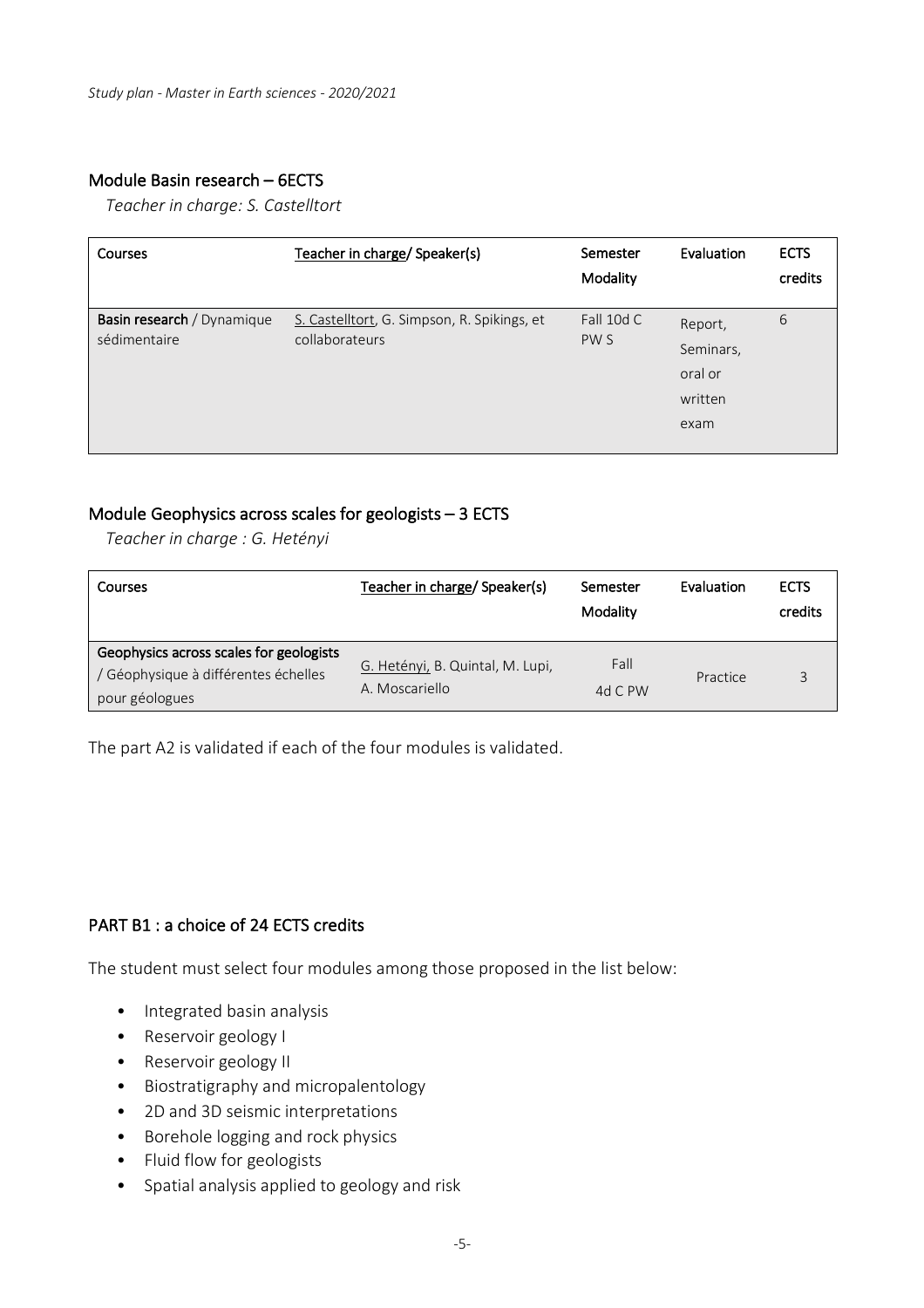- Fundamentals of numerical modelling and data analysis
- Advanced structural geology
- Pratique de la géologie environnementale (in French)

#### Module Integrated basin analysis – 6 ECTS

*Teacher in charge : A. Moscariello*

| Courses                                                   | Teacher in charge/ Speaker(s)                   | Semester<br>Modality | Evaluation          | <b>ECTS</b><br>credits |
|-----------------------------------------------------------|-------------------------------------------------|----------------------|---------------------|------------------------|
| Integrated basin analysis /<br>Analyse de bassin intégrée | A. Moscariello, E. Samankassou, et<br>collègues | Spring 10dj F S      | Exercises<br>Report | 6                      |
| Prerequisite: "From play evaluation to field development" |                                                 |                      |                     |                        |

## Module Biostratigraphy and micropaleontology – 6 ECTS

*Teacher in charge : R. Martini et A. Daley*

| Courses                                    | Teacher in charge/ Speaker(s)                                   | Semester<br>Modality | Evaluation          | <b>ECTS</b><br>credits |
|--------------------------------------------|-----------------------------------------------------------------|----------------------|---------------------|------------------------|
| Biostratigraphy and<br>micropaleontology / | R. Martini, S. Fesit-Burkhardt, E.<br>Samankassou,, et A. Daley | Fall 7d C E          | Exercises<br>Report | 6                      |
| Biostratigraphie et<br>Micropaléontologie  |                                                                 | Spring 7d F          |                     |                        |

#### Module Fundamentals of numerical modelling and data analysis – 6 ECTS

*Teacher in charge : Y. Podladchikov*

| Courses                                                                                              | Teacher in charge/ Speaker(s) | Semester<br>Modality | Evaluation           | <b>ECTS</b><br>credits |
|------------------------------------------------------------------------------------------------------|-------------------------------|----------------------|----------------------|------------------------|
| Introduction to data analysis<br>with MATLAB / Introduction<br>à l'analyse de données avec<br>Matlab | G. Simpson                    | Fall 3d C            | Practice<br>(Report) |                        |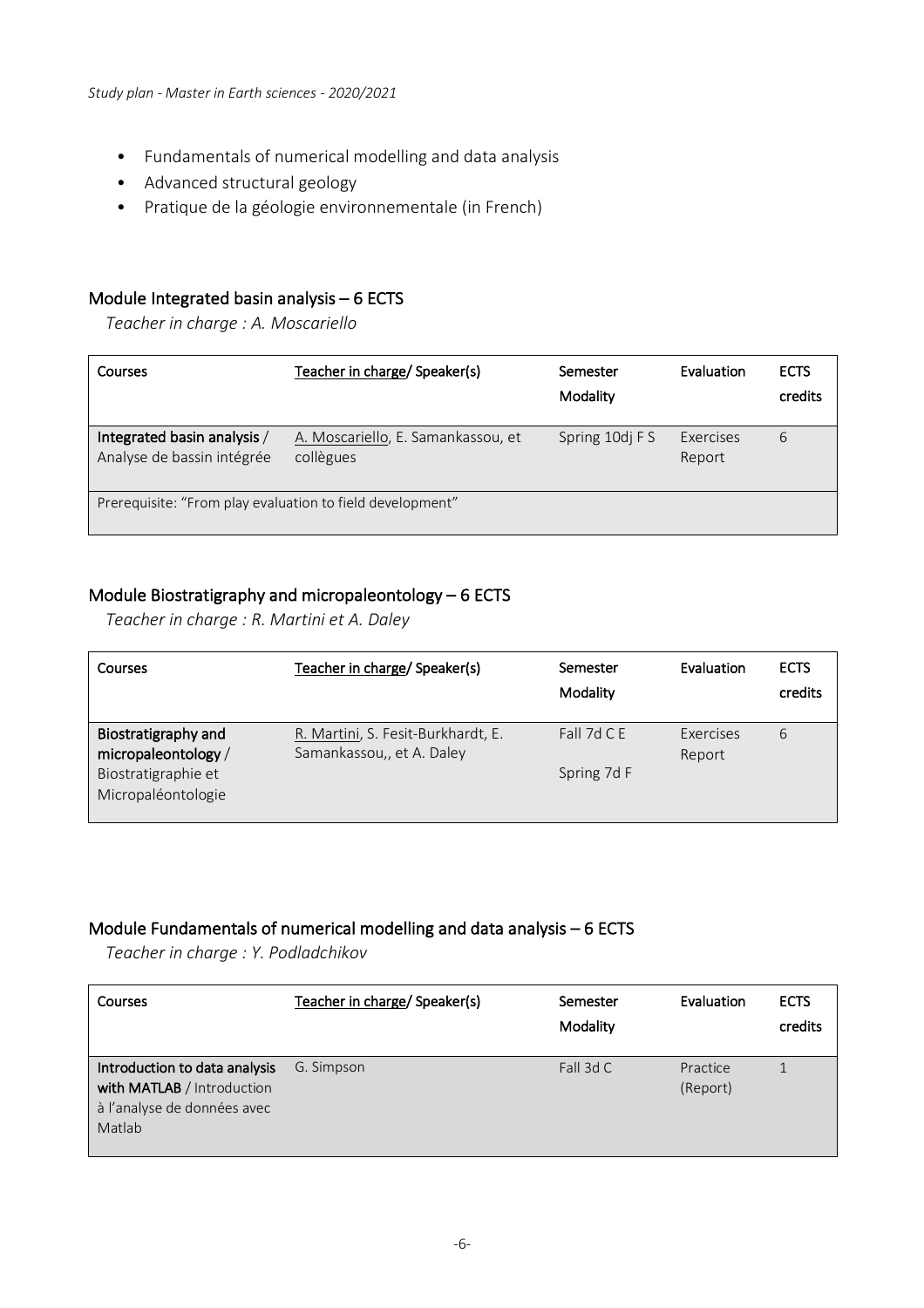| MATLAB as a language of<br>scientific computing /<br>Matlab comme langage de<br>calcul scientifique                                                                          | Y. Podladchikov | Fall 42h CE | Practice<br>(Report) | 3 |
|------------------------------------------------------------------------------------------------------------------------------------------------------------------------------|-----------------|-------------|----------------------|---|
| Physics as a basis for<br>modeling / La physique<br>comme base de<br>modélisation                                                                                            | Y. Podladchikov | Fall 28h CE | Practice<br>(Report) | 3 |
| The courses of this module are validated and the 6 ECTS credits earned in a block if the credit-weighted grade<br>average is at least 4 and if the validations are obtained. |                 |             |                      |   |

## Module Reservoir geology 4 - 6 ECTS

*Teacher in charge : A. Moscariello*

| Courses                                                                                                                                                                      | Teacher in charge/ Speaker(s)                                                                                   | Semester<br>Modality | Evaluation                 | <b>ECTS</b><br>credits |
|------------------------------------------------------------------------------------------------------------------------------------------------------------------------------|-----------------------------------------------------------------------------------------------------------------|----------------------|----------------------------|------------------------|
| Clastic reservoirs /<br>Réservoirs clastiques                                                                                                                                | A. Moscariello                                                                                                  | Spring 5d C PW<br>S  | Oral or<br>written<br>exam | 3                      |
| Carbonate reservoirs /<br>Réservoirs carbonatés                                                                                                                              | A. Moscariello et collaborateurs                                                                                | Spring 5d C PW<br>S  | Oral or<br>written<br>exam | 3                      |
| Courses of this module cannot be taken individually.                                                                                                                         |                                                                                                                 |                      |                            |                        |
|                                                                                                                                                                              | Prerequisite: : modules Basin research, Borehole logging and rock physics and 2D and 3D seismic interpretation. |                      |                            |                        |
| The courses of this module are validated and the 6 ECTS credits earned in a block if the credit-weighted grade<br>average is at least 4 and if the validations are obtained. |                                                                                                                 |                      |                            |                        |

## Module Reservoir geology II – 6 ECTS

*Teacher in charge : A. Moscariello*

| Courses                  | Teacher in charge/ Speaker(s)    | Semester<br>Modality | Evaluation | <b>ECTS</b><br>credits |
|--------------------------|----------------------------------|----------------------|------------|------------------------|
| 3D static and geological | A. Moscariello et collaborateurs | Spring 5d C PW       | Oral or    |                        |
| modelling - Petrel and   |                                  |                      | written    |                        |
| Eclypse / Modélisation   |                                  |                      | exam       |                        |
| géologique statique et   |                                  |                      |            |                        |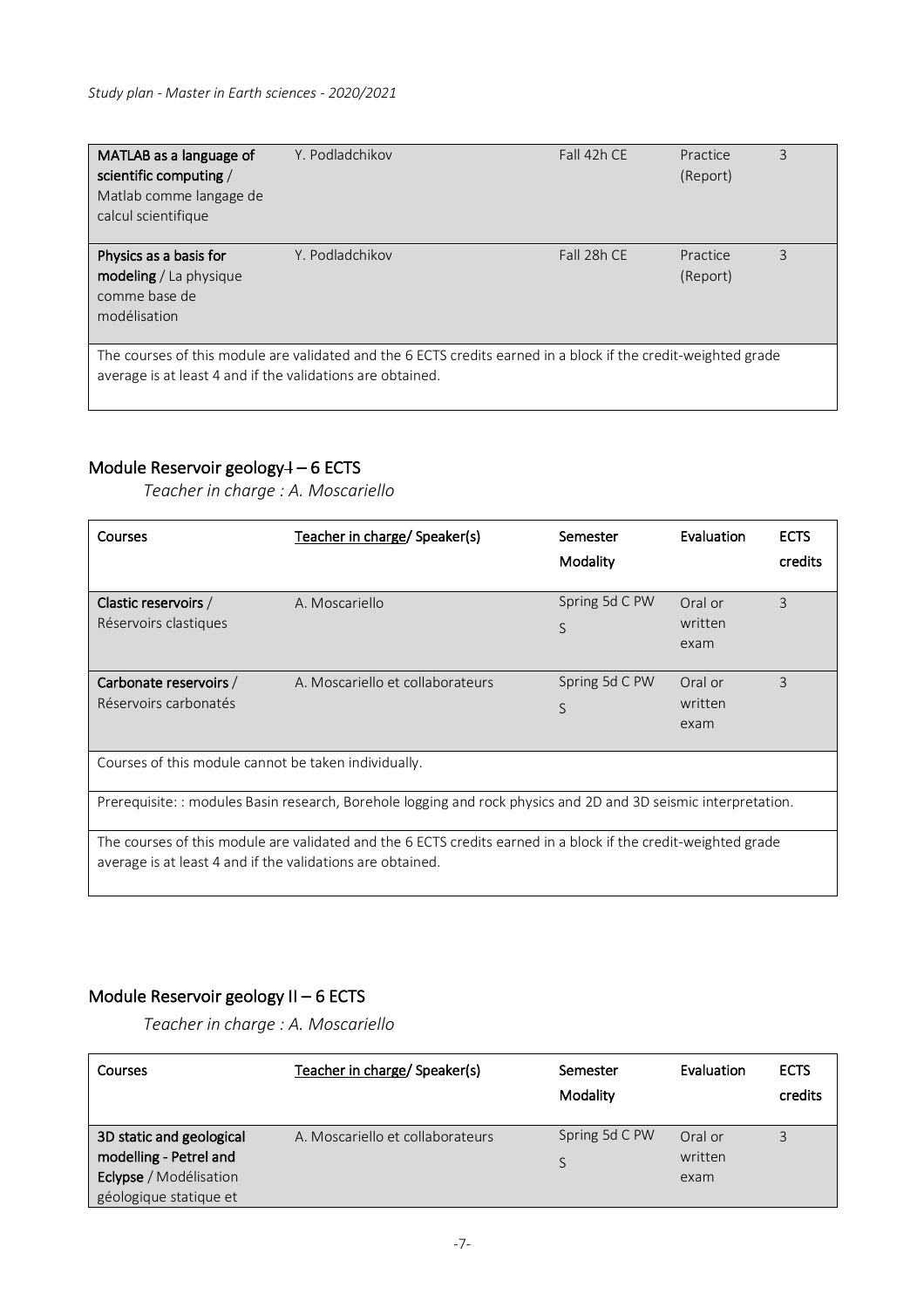| dynamique en 3D - Petrel et<br>Eclypse                    |                                                                                                                                                                                                |                      |                         |
|-----------------------------------------------------------|------------------------------------------------------------------------------------------------------------------------------------------------------------------------------------------------|----------------------|-------------------------|
| From play evaluation to field<br>development / De         | A. Moscariello,                                                                                                                                                                                | Spring 5d C PWP<br>S | Oral or<br>3<br>written |
| l'Evaluation du «play» au                                 |                                                                                                                                                                                                |                      | exam                    |
| développement                                             |                                                                                                                                                                                                |                      |                         |
| Courses of this module cannot be taken individually       |                                                                                                                                                                                                |                      |                         |
|                                                           | Prerequisite: priority will be given to students who have followed the modules Reservoir geology I, Basin research,<br>Borehole logging and rock physics and 2D and 3D seismic interpretation. |                      |                         |
| average is at least 4 and if the validations are obtained | The courses of this module are validated and the 6 ECTS credits earned in a block if the credit-weighted grade                                                                                 |                      |                         |

## Module Advanced structural geology - 6 ECTS

*Teacher in charge : JL Epard*

| Courses                                                                                                                                                                     | Teacher in charge/ Speaker(s) | Semester<br>Modality | Evaluation           | <b>ECTS</b><br>credits |
|-----------------------------------------------------------------------------------------------------------------------------------------------------------------------------|-------------------------------|----------------------|----------------------|------------------------|
| Alpine Structural Geology /<br>Géologie structurale alpine                                                                                                                  | JL. Epard                     | Fall 24h C PW        | Practice             | 3                      |
| Alpine tectonics, field camp<br>/ Camp de tectonique alpine                                                                                                                 | JL. Epard                     | Spring 6j F          | Practice<br>(Report) | 3                      |
| The courses of this module are validated and the 6 ECTS credits earned in a block if the credit-weighted grade<br>average is at least 4 and if the validations are obtained |                               |                      |                      |                        |

## Module 2D and 3D seismic interpretation – 6 ECTS

*Teacher in charge : A. Moscariello*

| Courses                             | Teacher in charge/ Speaker(s) | Semester<br>Modality | Evaluation | <b>ECTS</b><br>credits |
|-------------------------------------|-------------------------------|----------------------|------------|------------------------|
| 2D and 3D seismic                   | A. Moscariello                | Fall 6d C PWP        | Practice   | 6                      |
| interpretation /                    |                               | and personal         |            |                        |
| Interprétation sismique 2D<br>et 3D |                               | work                 |            |                        |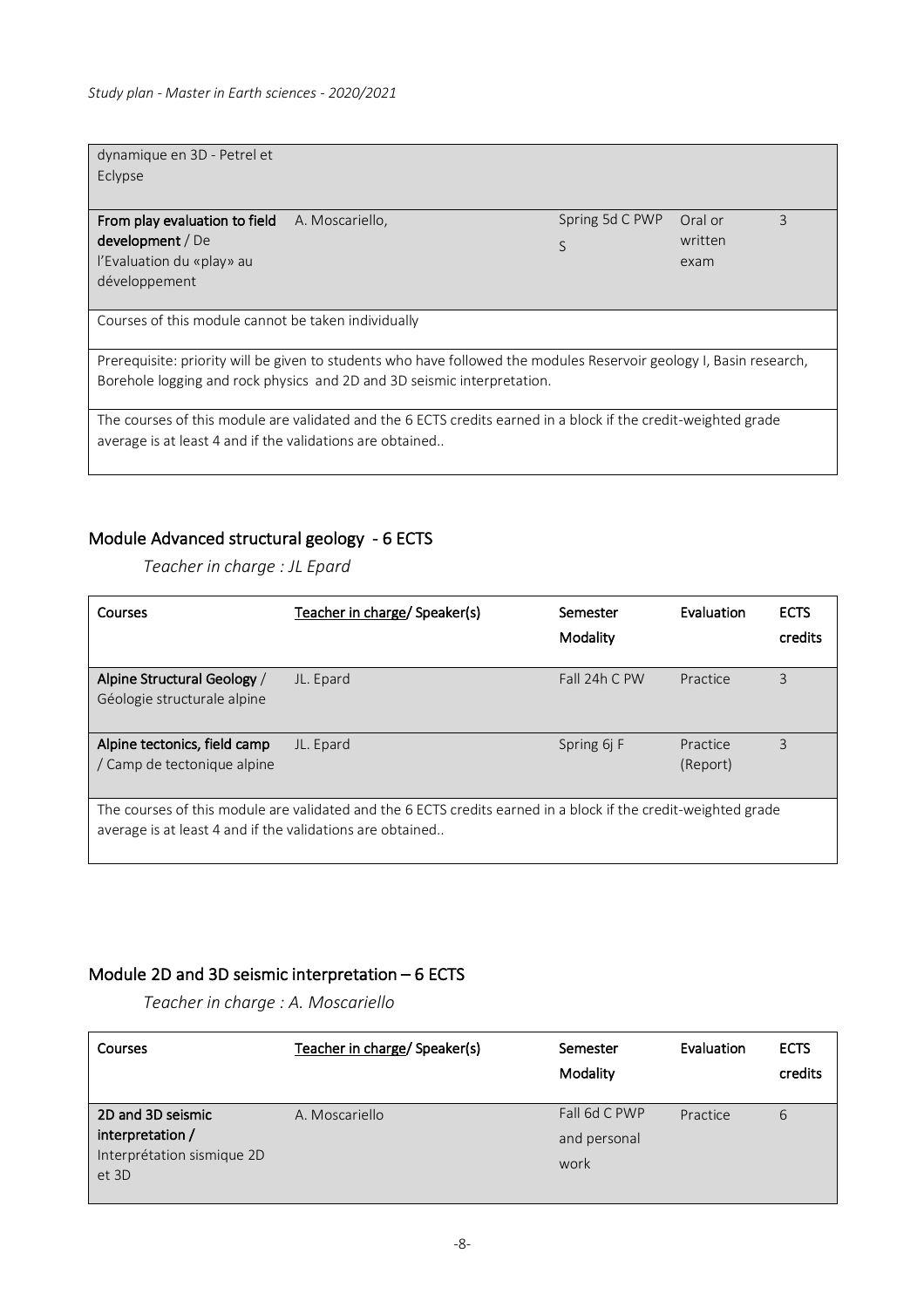## Module Borehole logging and rock physics - 6 ECTS

*Teacher in charge : B. Quintal*

| Courses                                                                              | Teacher in charge/ Speaker(s) | Semester<br>Modality           | Evaluation | <b>ECTS</b><br>credits |
|--------------------------------------------------------------------------------------|-------------------------------|--------------------------------|------------|------------------------|
| Borehole logging and rock<br>physics / Diagraphie de<br>puits et physique des roches | B. Quintal, A. Moscariello    | Fall 6j C E +<br>personal work | Practice   | 6                      |

## Module Pratique de la géologie environnementale – 6 ECTS (in French)

*Teacher in charge : S. Girardclos*

| Courses                                                                                                                                                                      | Teacher in charge/ Speaker(s)                      | Semester<br>Modality | Evaluation | <b>ECTS</b><br>credits |
|------------------------------------------------------------------------------------------------------------------------------------------------------------------------------|----------------------------------------------------|----------------------|------------|------------------------|
| Sites contaminés:<br>application géologique et                                                                                                                               | S. Girardclos, J. Poté                             | Spring               | Practice   | 3                      |
| environnementale                                                                                                                                                             |                                                    | $5d$ C PW            |            |                        |
| Les déchets: gestion<br>environnementale et                                                                                                                                  | J. Poté, S. Girardclos, G. Giu-liani, M.<br>Patel. | Spring               | Practice   | 3                      |
| contraintes géologiques                                                                                                                                                      |                                                    | 5d C PW              |            |                        |
| The courses of this module are validated and the 6 ECTS credits earned in a block if the credit-weighted grade<br>average is at least 4 and if the validations are obtained. |                                                    |                      |            |                        |

## Module Fluid flow for geologists – 6 ECTS

*Teacher in charge : M. Lupi*

| Courses                                                                    | Teacher in charge/ Speaker(s) | Semester<br>Modality | Evaluation | <b>ECTS</b><br>credits |
|----------------------------------------------------------------------------|-------------------------------|----------------------|------------|------------------------|
| Fluid flow for geologists /<br>L'écoulements des fluides<br>pour géologues | M. Lupi                       | Spring 5d C 5d       | Practice   | 6                      |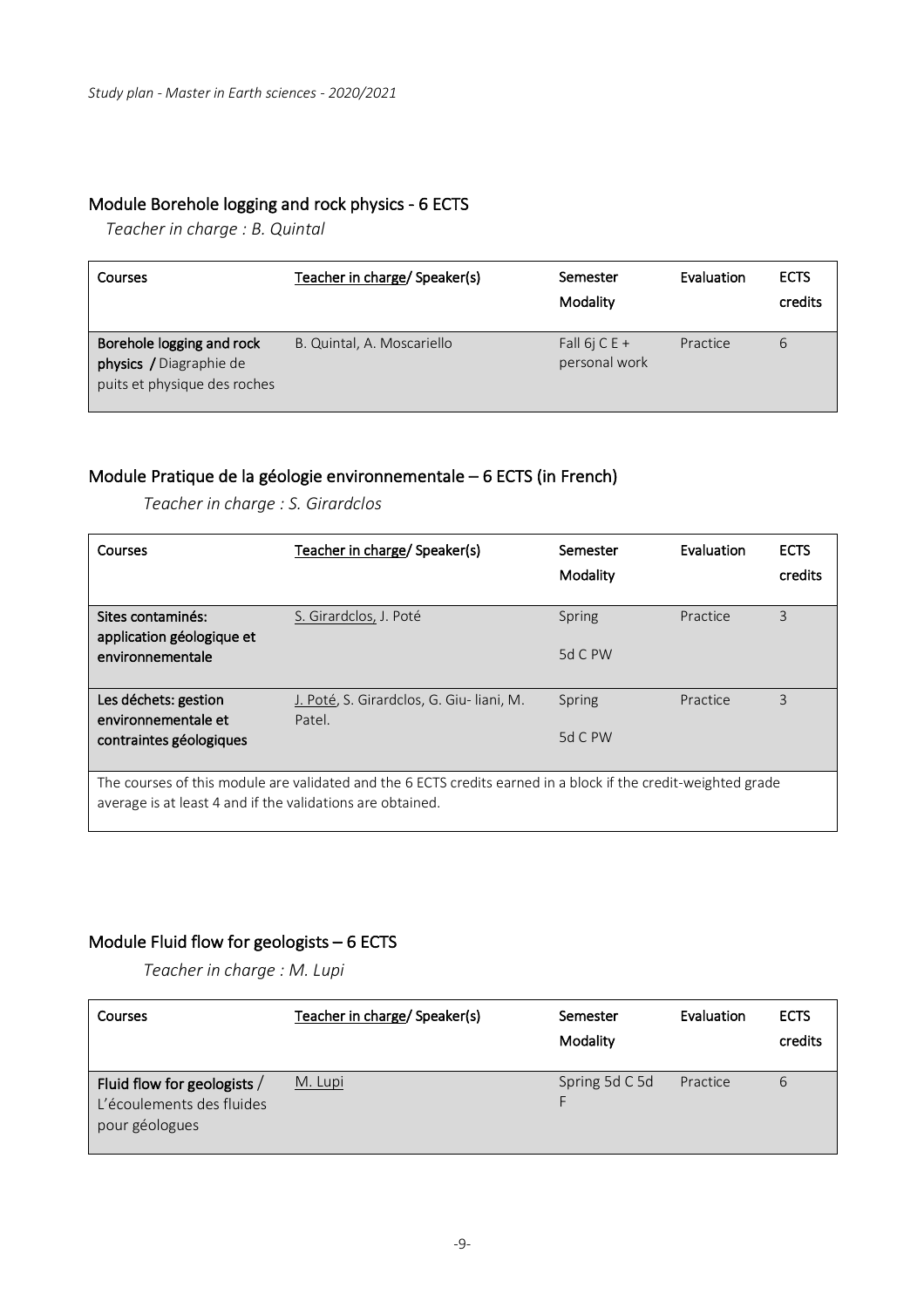## Module Spatial analysis applied to geology and risk - 6 ECTS

*Teacher in charge : M. Sartori*

| <b>Courses</b>                                                                                                                                                               | Teacher in charge/ Speaker(s)                                                                        | Semester        | Evaluation           | <b>ECTS</b> |  |  |
|------------------------------------------------------------------------------------------------------------------------------------------------------------------------------|------------------------------------------------------------------------------------------------------|-----------------|----------------------|-------------|--|--|
|                                                                                                                                                                              |                                                                                                      | Modality        |                      | credits     |  |  |
| Cartographic data<br>management and landslide                                                                                                                                | M. Sartori, C. Frischknecht                                                                          | Spring          | Practice<br>(Report) | 3           |  |  |
| susceptibility assessment /<br>Structuration des données<br>géologiques et analyses spa<br>ales appliquées aux<br>instabilités de versant                                    |                                                                                                      | 5d CE           |                      |             |  |  |
| Spatial risk assessment /<br>L'Evaluation spatiale du<br>risque                                                                                                              | C. Frischknecht, P. Peduzzi                                                                          | Spring<br>5d CE | Practice<br>(Report) | 3           |  |  |
| The courses of this module are validated and the 6 ECTS credits earned in a block if the credit-weighted grade<br>average is at least 4 and if the validations are obtained. |                                                                                                      |                 |                      |             |  |  |
|                                                                                                                                                                              | Courses of this module can be taken separately for the students not following the RGEOL orientation. |                 |                      |             |  |  |

## PART C1 : Free choice of 12 ECTS credits

The student completes his curriculum by selecting courses among those proposed in the Master in Earth Sciences or in other Master's programs (for example: Master in Environmental science, UNIGE; Master in Environmental geosciences, UNIL; Master in Biogeosciences, UNIL/UNINE).

The list of courses can contain courses of the Bachelor-level, for a maximum of 5 ECTS credits. An internship in an company can be validated in this part, as provided by the rules and regulations (art. 15, al. 6).

The student must draw up a list of courses selected in agreement with his Master's thesis supervisor. Here are some suggestions of additional courses that don't appear in the other parts of the study plan:

| Courses                                     | Teacher in charge/<br>Speaker(s) | Semester<br>Modality | Evaluation | <b>ECTS</b><br>credits |
|---------------------------------------------|----------------------------------|----------------------|------------|------------------------|
| Geology of clays / Géologie des<br>argiles) | T. Adatte                        | Spring 3d CE         | Practice   | 1.5                    |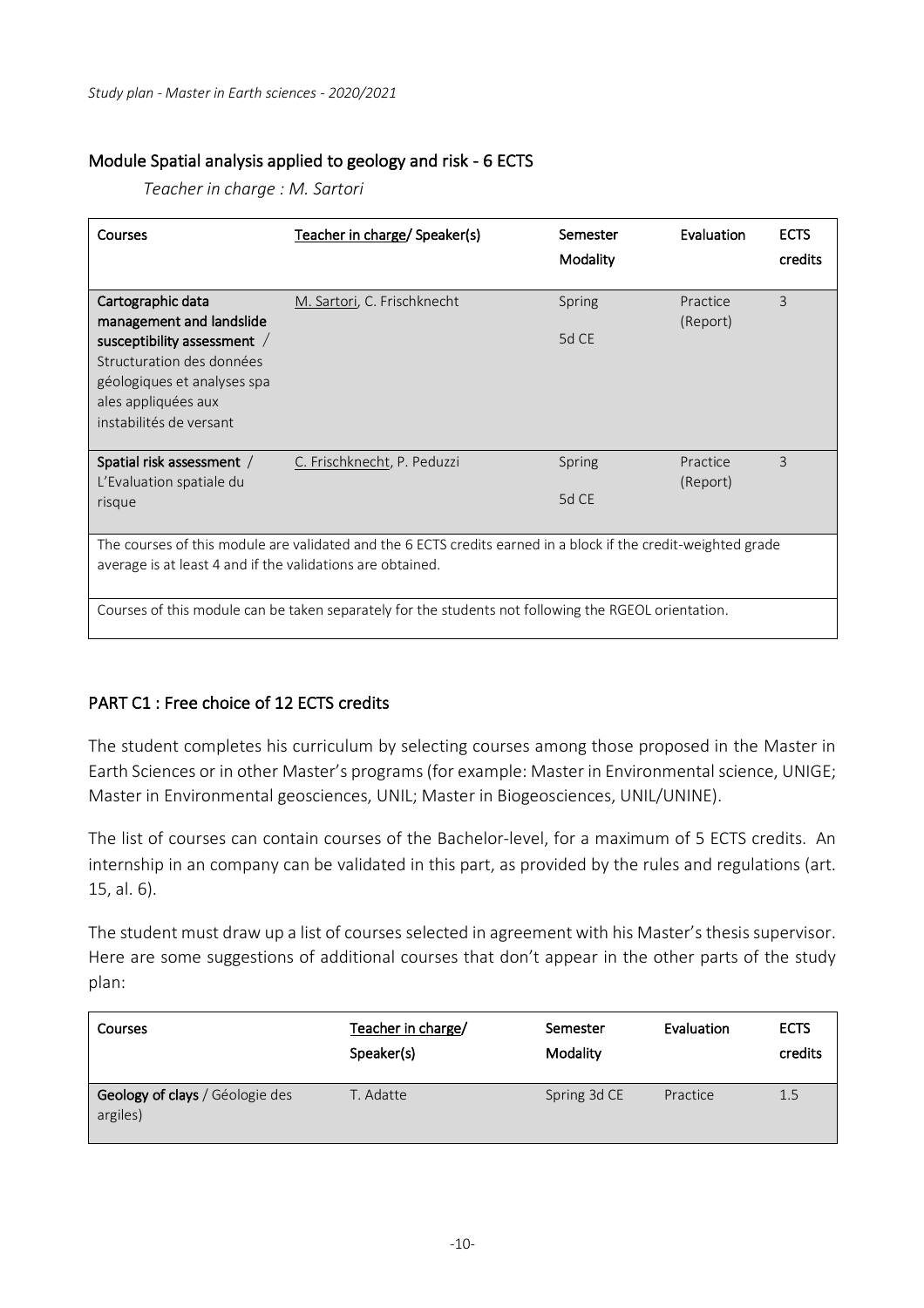| SPACE-GEOENERGY: Geomatics and<br>geo-energy / Géomatique et géo-<br>énergies                                                                          | A. Moscariello, J. Simantov<br>et collègues          | Spring 5d C             | Practice                      | 3              |
|--------------------------------------------------------------------------------------------------------------------------------------------------------|------------------------------------------------------|-------------------------|-------------------------------|----------------|
| Dates and Rates of Mountains<br>Evolution                                                                                                              | G. King                                              | Fall 20h PW,<br>$21h$ F | Pratique                      | 3              |
| Imperial Barrel Award (AAPG) Réservé<br>en priorité aux étudiants de deuxième<br>année. Prérequis : From play<br>evaluation to field development       | A. Moscariello<br>(coordinateur)                     | Spring 6 weeks          | Practice                      | 6              |
| Biomineralization / Biominéralisation                                                                                                                  | A. Meibom                                            | Fall 42h C PW           | Report / oral<br>presentation | $\overline{4}$ |
| Introduction to geothermics /<br><b>AND</b><br>Introduction to hydrogeology and<br>hydrology                                                           | S. Miller (UNINE),<br>Ph. Brunner (UNINE)            | Fall-10d CE             | Practice                      | 5              |
| Scanning Electron Microscopy /<br>Microscopie électronique à balayage,<br><b>MEB</b>                                                                   | R. Martini pour l'UNIGE<br>P. Vonlanthen pour l'UNIL | Fall 2d C PW            | Validation<br>without grade   | $\mathbf{1}$   |
| Optical cathodoluminescence /<br>Cathodoluminescence optique                                                                                           | R. Martini                                           | Spring 1d C PW          | Validation<br>without grade   | 0.5            |
| Initation to the ion probe / Initiation<br>à la sonde ionique                                                                                          | A.S. Bouvier, A. Meibom                              | Spring 1d C PW          | Validation<br>without grade   | 0.5            |
| Electron probe microanalyzer /<br>Microsonde électronique                                                                                              | M. Robyr                                             | Fall 2j C PW            | Practice                      | 1              |
| PoroPerm and QemScan                                                                                                                                   | A. Moscariello                                       | Fall 1d C PW            | Validation<br>without grade   | 0.5            |
| Inductively-coupled plasma mass-<br>spectrometry / Spectrométrie de<br>masse à source plasma à couplage<br>inductif                                    | A. Ulianov                                           | Fall 2d C E             | Validation<br>without grade   | $\mathbf{1}$   |
| Marine seismic acquisition,<br>interpretation and data integration /<br>Acquisition, interprétation et<br>intégration de données sismiques<br>marines) | D. Ariztegui                                         | Spring 8d F S           | Practice                      | 3              |
| Model parameter estimation and<br>uncertainty quantification                                                                                           | N. Linde                                             | Spring 56h C<br>PW      | Report / oral<br>presentation | 5              |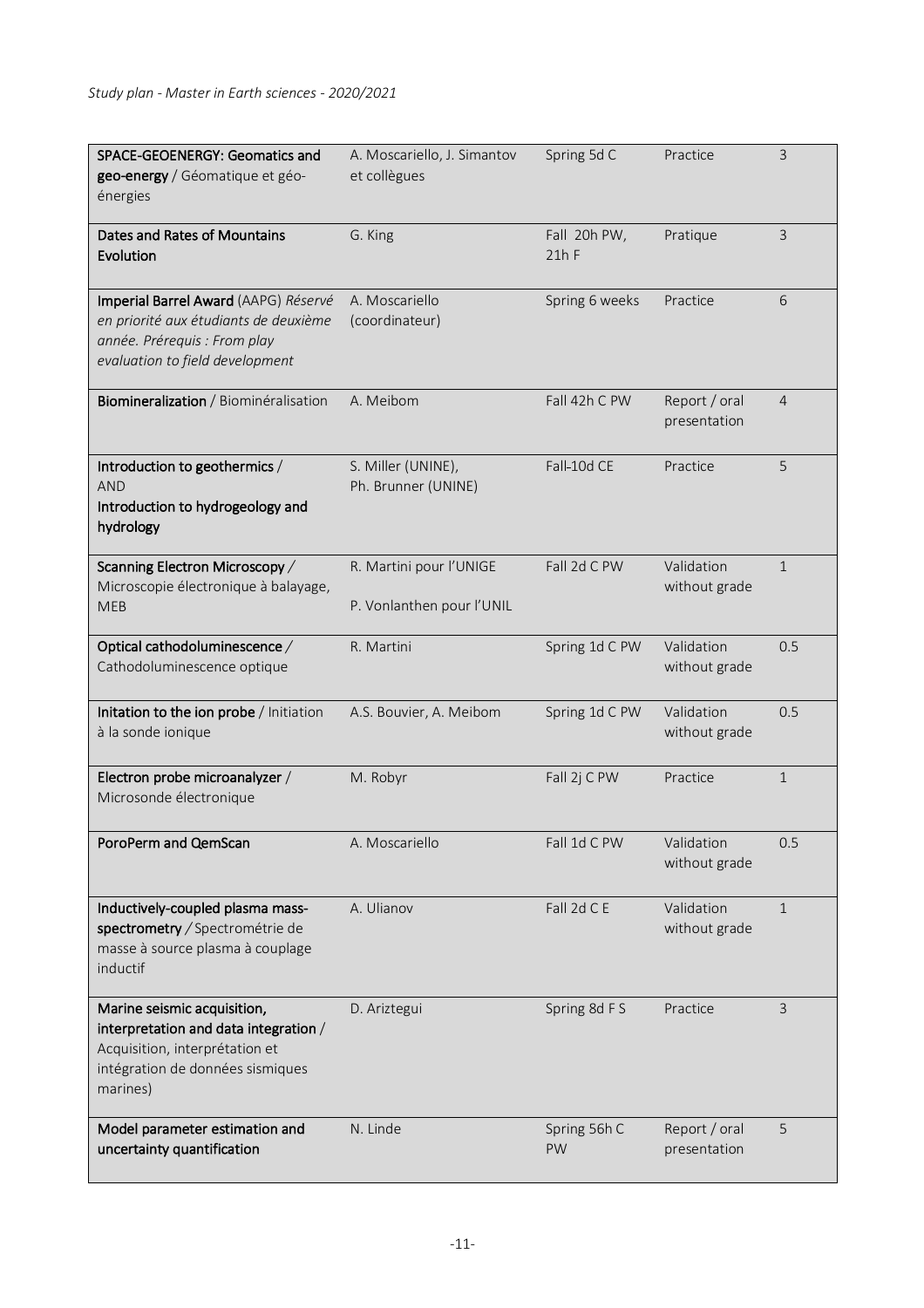#### *Study plan - Master in Earth sciences - 2020/2021*

| Organic geochemistry                                                                                                                               | J. Spangenberg (Master<br>BGS)                            | Fall 30h C et E    | Written exam    | $\overline{3}$ |  |
|----------------------------------------------------------------------------------------------------------------------------------------------------|-----------------------------------------------------------|--------------------|-----------------|----------------|--|
| Geothermal Field trip                                                                                                                              | S. Miller (UNINE)                                         | Fall 4d F          | Validation      | $\overline{2}$ |  |
| Advanced geothermics and earth<br>energy resources                                                                                                 | B. Valley and L. Gugliemetti<br>(Prof. S. Miller) (UNINE) | Printemps 30h<br>C | Practice        | $\overline{3}$ |  |
| Internship in a company / Stage en entreprise (validated by the Master's thesis<br>6<br>supervisor)                                                |                                                           |                    |                 |                |  |
| Modules or courses of the curriculum of the Master in Earth Sciences*                                                                              |                                                           |                    |                 |                |  |
| Courses proposed by the MUSE (UNIGE), Environment MSc (UNIL), Biogeosciences MSc<br>(UNIL-UNINE)*                                                  |                                                           |                    |                 |                |  |
| Courses proposed by another academic institution*                                                                                                  |                                                           |                    |                 |                |  |
| Courses of the Bachelor-level *<br>5 ECTS credits maximum                                                                                          |                                                           |                    |                 |                |  |
| Total credits to validate                                                                                                                          |                                                           |                    | 12 ECTS credits |                |  |
| *: for these courses, the evaluation and the number of attributed ECTS credits are those contained in the<br>curriculum from which they are taken. |                                                           |                    |                 |                |  |

In the part C1, courses are individually validated if their grade is equal of at least 4.0/6 or if the validation is obtained.

## Part Master thesis in Earth sciences – 60 ECTS credits

This Master's thesis is an individual research work under the responsibility of an ELSTE teacher.

By the end of the first semester of Master's studies at the latest, the student must have chosen the subject of his Master's thesis. Before the beginning of the second year of the program, the student must draft and present his Master's thesis project. The ECTS credits of the Master's thesis project are obtained when its grade is equal of at least 4.

These are evaluated based on the submitted manuscript and the quality of the oral defense. This evaluation, weighted according to the internal guidelines of the Master thesis in Earth sciences, takes the form of a single grade. The Master thesis is passed and the ECTS credits of the Master thesis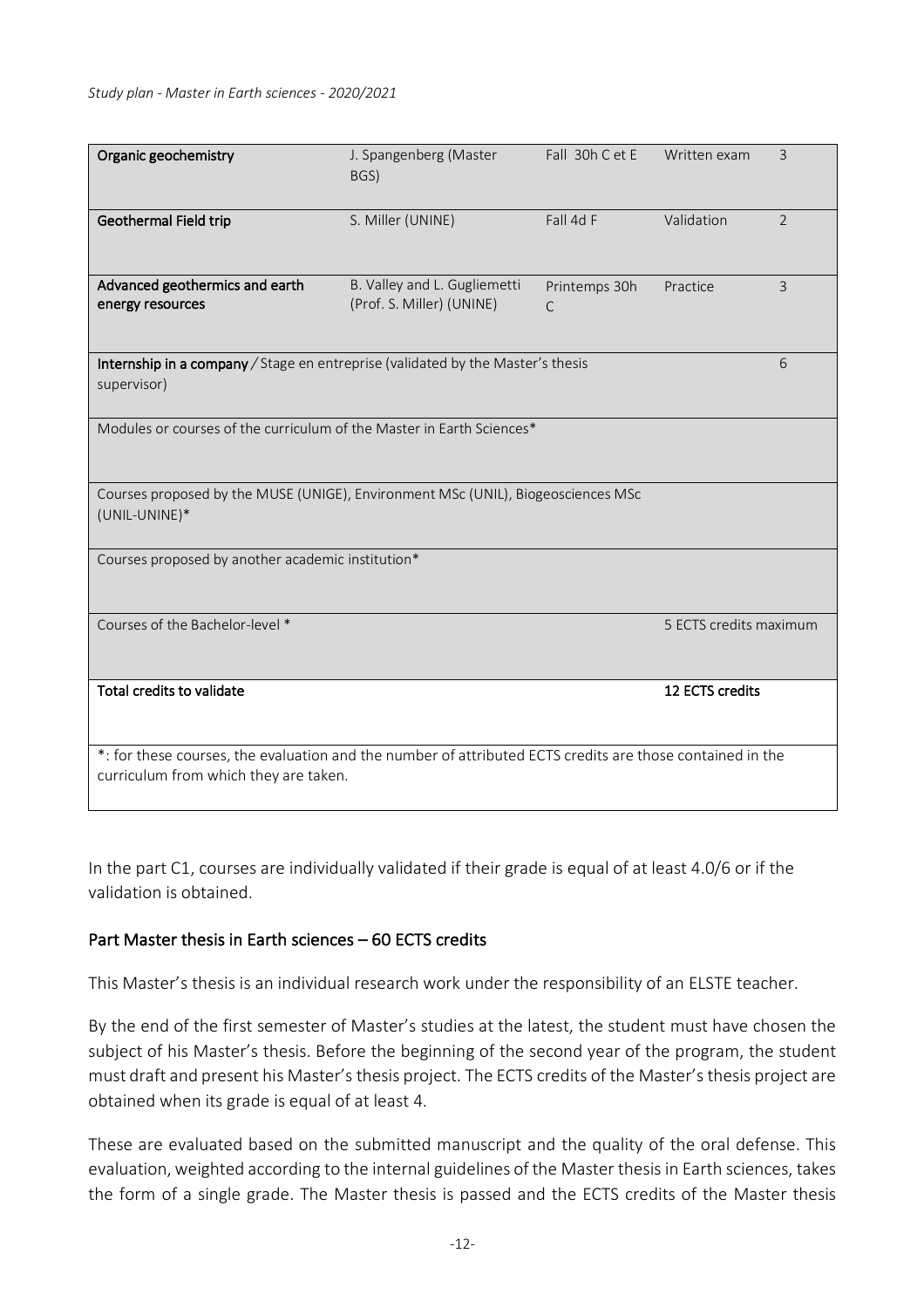obtained when the grade as well as the one of the deposed manuscript are both equal or higher to 4. The protocol regulating the achievement of the Master thesis are in the Guidelines of the Master thesis in Earth sciences.

| Master thesis  | Semester | Year 1 | Year 2 | Evaluation                                | 60 |
|----------------|----------|--------|--------|-------------------------------------------|----|
| Master project | Spring   | $\ast$ |        | Report (Master proposal) and<br>oral exam | 10 |
| Master thesis  | Spring   |        | $\ast$ | Manuscript and oral defense               | 50 |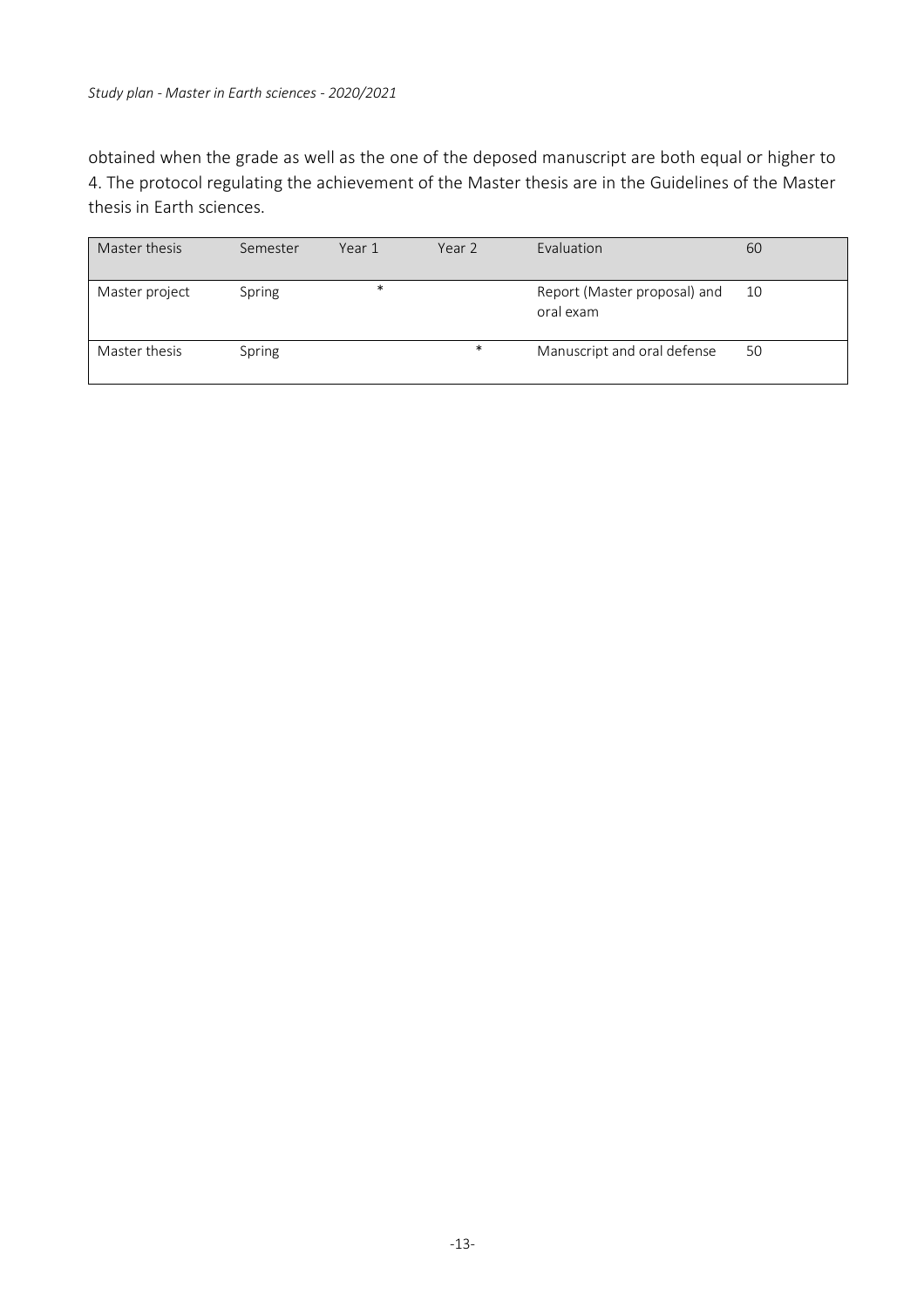## Orientation Geochemistry - Alpine Tectonics - Ore Deposits /

#### Coordinators : Othmar Müntener, Robert Moritz, Stefan Schmalholz

Terrestrial lithosphere is constantly reshaped by the igneous, metamorphic and tectonic processes strongly generated by heat and mass transfer. The mountain ranges are places of intense volcanic, tectonic and/or seismic activity, sometimes located in densely populated and heavily industrialized areas of the world. The study of the phenomena that shape our planet is also crucial for social and economic issues. It has long been established that the Alps constitute the ideal place to test revolutionary ideas in geodynamics such as the theory of nappes , the geometry of continental passive margins, plate tectonics, regional or contact metamorphism, until the recent debate on the exhumation of rocks formed under ultrahigh pressures. The Alps also allow to study the relationship between climate, erosion and orogenies.

The fieldwork and data analyses are the first step in understanding the formation of mountain chains and the physical and chemical processes that accompany them. It is then necessary to develop models that confront the petrological and thermome- chanical processes with the acquired data.

Acquired during the two years of Master study in the orientation Geochemistry, Alpine Tectonics, Ore Deposits, the training provides the tools needed to elucidate the sequence of events recorded in the rocks of our planet, locate areas suitable for the exploitation of raw materials, or examine and explain the dynamic processes affecting the outer parts of our Earth, such as the formation and destruction of mountain ranges, volcanic eruptions or magma genesis. The theoretical and practical courses cover areas such as petrology, isotope geochemistry, tectonics, geodynamics, structural geology, ore deposits, the continuum mechan- ics, numerical modeling, and analytical methods in laboratory and of course work in the field. Throughout their curriculum in the Master in Earth sciences, students gain theoretical knowledge but also the opportunity to work in a series of stateof-the-art analytical laboratories. Lectures are held in the form of courses, practicals, seminars, field camp. The orientation Geochemistry, Alpine Tectonics, Ore Deposits offers unique courses in Switzerland and Europe through its interdisciplinary approach and the nearby natural laboratory that is the Swiss Jura and the Alps, the number of experts involved, internal to the Universities of Geneva and Lausanne and external guests. The vast and eclectic course offering of this orientation allows students to make a personal university curriculum to meet their needs for guidance, according to their career plan, both to an academic path, as to the professional world, allowing them to focus on jobs in the mining industry, in geological and environmental impact offices or in governmental agencies.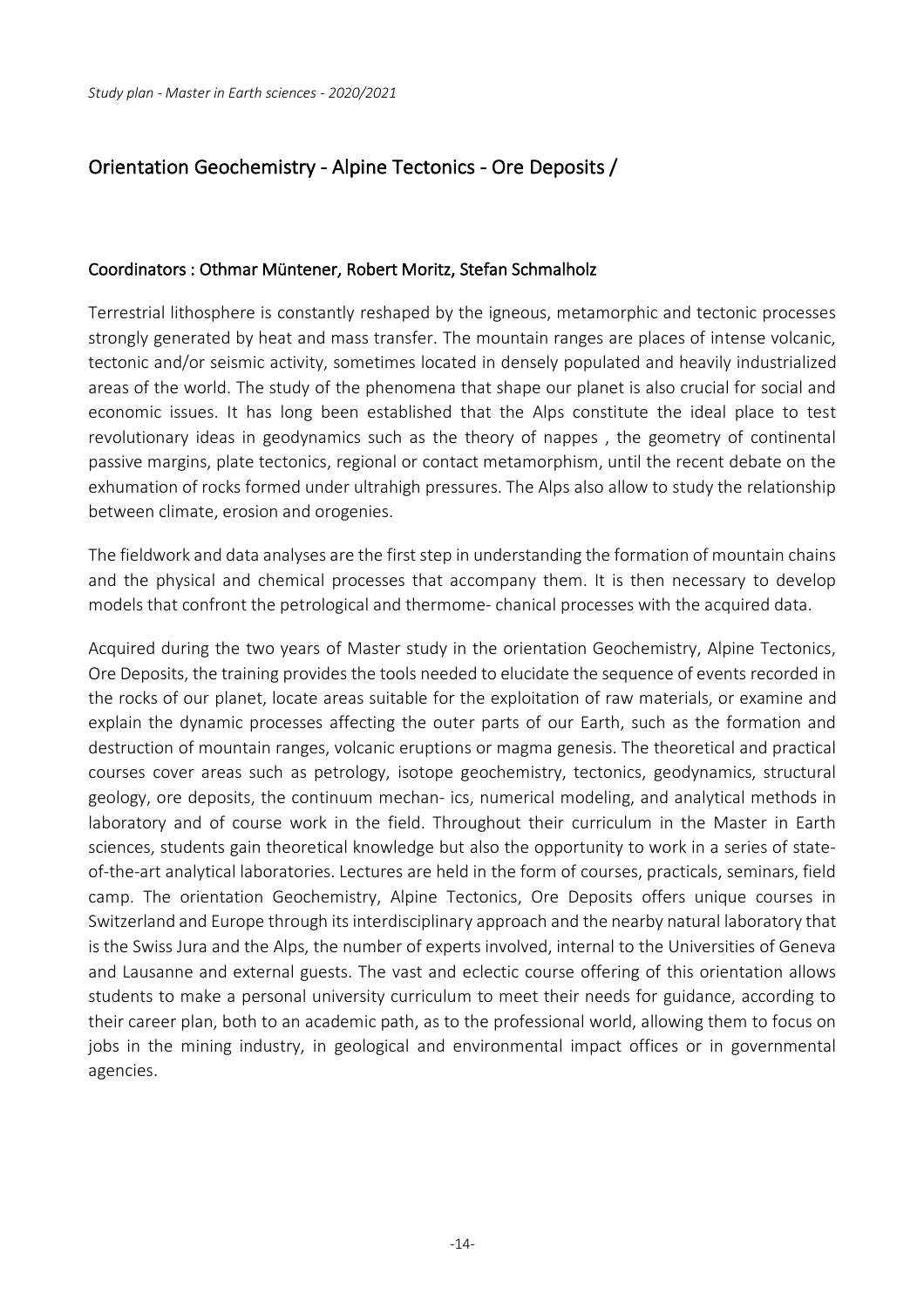*Study plan - Master in Earth sciences - 2020/2021*

## PART A2 mandatory: 24 ECTS credits

The mandatory part A2 includes four modules:

- Petrological processes in geodynamic environments
- Quantitative tectonics and rocks deformation
- Geophysics across scales for geologists
- Field trips

## Module Petrological processes in geodynamic environments – 9 ECTS

*Teacher in charge : U. Schaltegger et O. Müntener*

| Courses                                                                                                                                                                                                      | Teacher in charge/<br>Speaker(s)                                                                                              | Semester Modality | Evaluation          | <b>ECTS</b><br>credits |  |
|--------------------------------------------------------------------------------------------------------------------------------------------------------------------------------------------------------------|-------------------------------------------------------------------------------------------------------------------------------|-------------------|---------------------|------------------------|--|
| Petrological processes in geodynamic<br>environments / Processus<br>pétrologiques dans les environnements<br>géodynamiques                                                                                   | U. Schaltegger, O.<br>Müntener S. Pilet, L.<br>Caricchi L.<br>Baumgartner, S.<br>Schmalholz, J. Marin-<br>Carbonne, Z. Zajacz | Fall 70h C PW E S | Seminars,<br>Report | 9                      |  |
| This module must be followed during the two first semesters of the Master and then validated during the following<br>exam session. It is validated and the 9 ECTS credits earned if the grade is at least 4. |                                                                                                                               |                   |                     |                        |  |

## Module Quantitative tectonics and rock deformation – 6 ECTS

*Teacher in charge : S: Schmalholz*

| Courses                                                                                                                                                                      | Teacher in charge/ Speaker(s) | Semester<br>Modality | Evaluation | <b>ECTS</b><br>credits |
|------------------------------------------------------------------------------------------------------------------------------------------------------------------------------|-------------------------------|----------------------|------------|------------------------|
| Quantitative tectonics /<br>Tectonique quantitative                                                                                                                          | S. Schmalholz                 | Fall $42h$ C PW      | Practice   | 4                      |
| Microtectonics /<br>Microtectonique                                                                                                                                          | M. Robyr, S. Schmalholz       | Spring 27h C PW      | Practice   | $\overline{2}$         |
| The courses of this module are validated and the 6 ECTS credits earned in a block if the credit-weighted grade<br>average is at least 4 and if the validations are obtained. |                               |                      |            |                        |

#### Module Geophysics across scales for geologists – 3 ECTS

*Teacher in charge : G. Hetényi*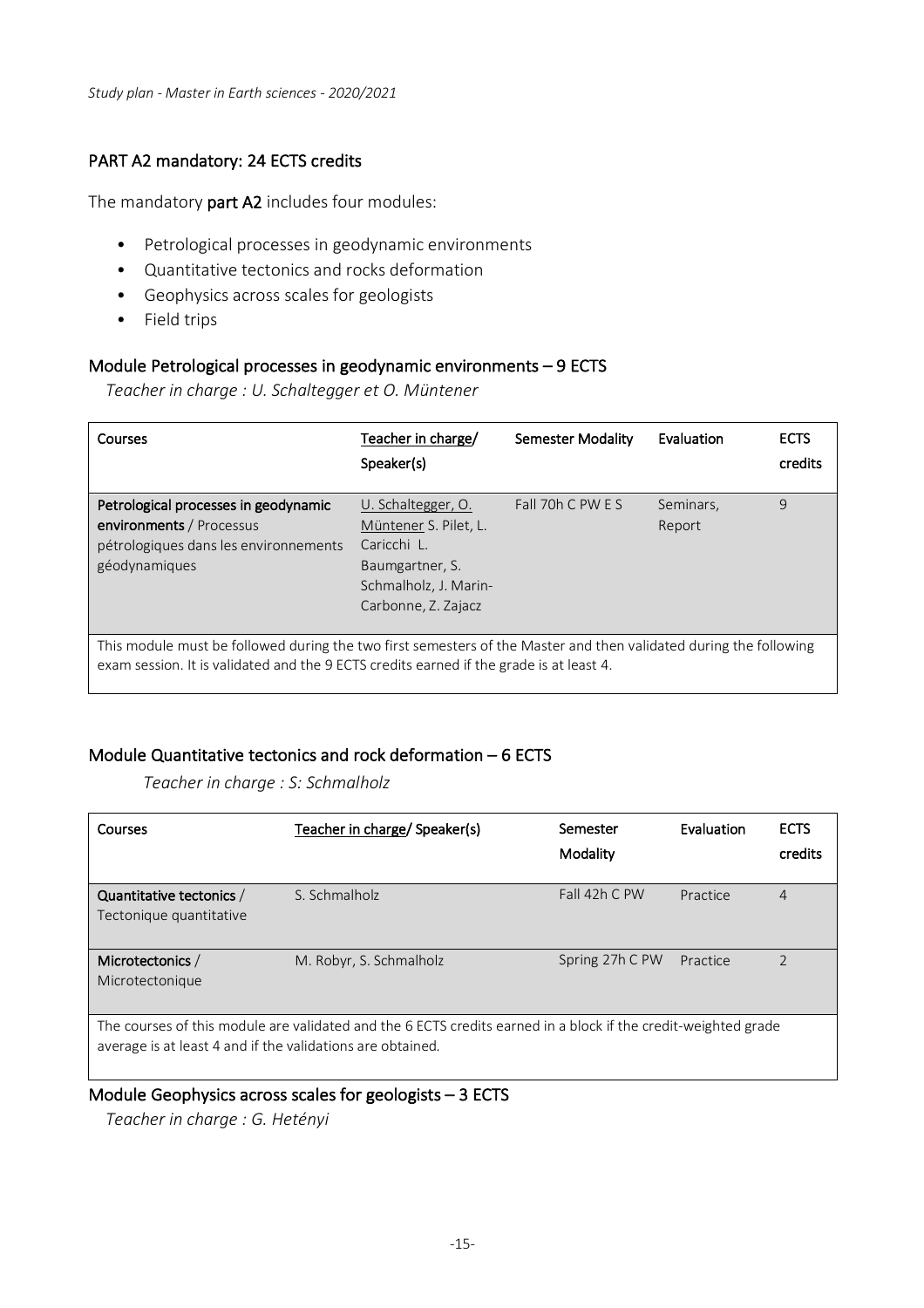| Courses                                                                                           | Teacher in charge/ Speaker(s)                      | Semester<br>Modality | Evaluation | <b>ECTS</b><br>credits |
|---------------------------------------------------------------------------------------------------|----------------------------------------------------|----------------------|------------|------------------------|
| Geophysics across scales for geologists<br>/ Géophysique à différentes échelles<br>pour géologues | G. Hetényi, B. Quintal, M. Lupi,<br>A. Moscariello | Fall<br>4d C PW      | Practice   |                        |

#### Module Field trips - 6 ECTS

*Teacher in charge : L. Baumgartner*

| Courses                                                                                                                                                                                      | Teacher in charge/ Speaker(s)         | Semester<br>Modality | Evaluation            | <b>ECTS</b><br>credits |  |
|----------------------------------------------------------------------------------------------------------------------------------------------------------------------------------------------|---------------------------------------|----------------------|-----------------------|------------------------|--|
| Field trips UNIGE / Camp de terrain<br><b>UNIGE</b>                                                                                                                                          | L. Caricchi, Z. Zajacz                | Spring 8d T          | Pratique              | 6                      |  |
| <b>Field trips UNIL</b> / Camps de terrain<br>UNIL                                                                                                                                           | L. Baumgartner                        | Spring 8d T          | Pratique              | 6                      |  |
| Ore deposit field camp / Camp des<br>gîtes métallifères<br>Prerequist: Module « Ore deposit » or equivalent                                                                                  | R. Moritz, K. Kouzmanov,<br>Z. Zajacz | Spring 8d T          | Pratique<br>(rapport) | 6                      |  |
| The student chooses one of the two courses. The course of this module is validated and the 6 ECTS credits given, if the<br>student have a grade equal or higher than 4 to the chosen course. |                                       |                      |                       |                        |  |

The part A2 is validated if each of the four modules is validated.

#### PART B2 : a choice of 24 ECTS credits

The student must select four modules among those proposed in the list below:

- Stable and radiogenic isotope geochemistry
- Petrology and fluids in the Earth's crust
- Advanced petrology and volcanology
- Advanced structural geology
- Fundamentals of numerical modelling and data analysis
- Ore deposits
- Mineral exploration
- Applied and environmental mineralogy
- Pratique de la géologie environnementale (in French)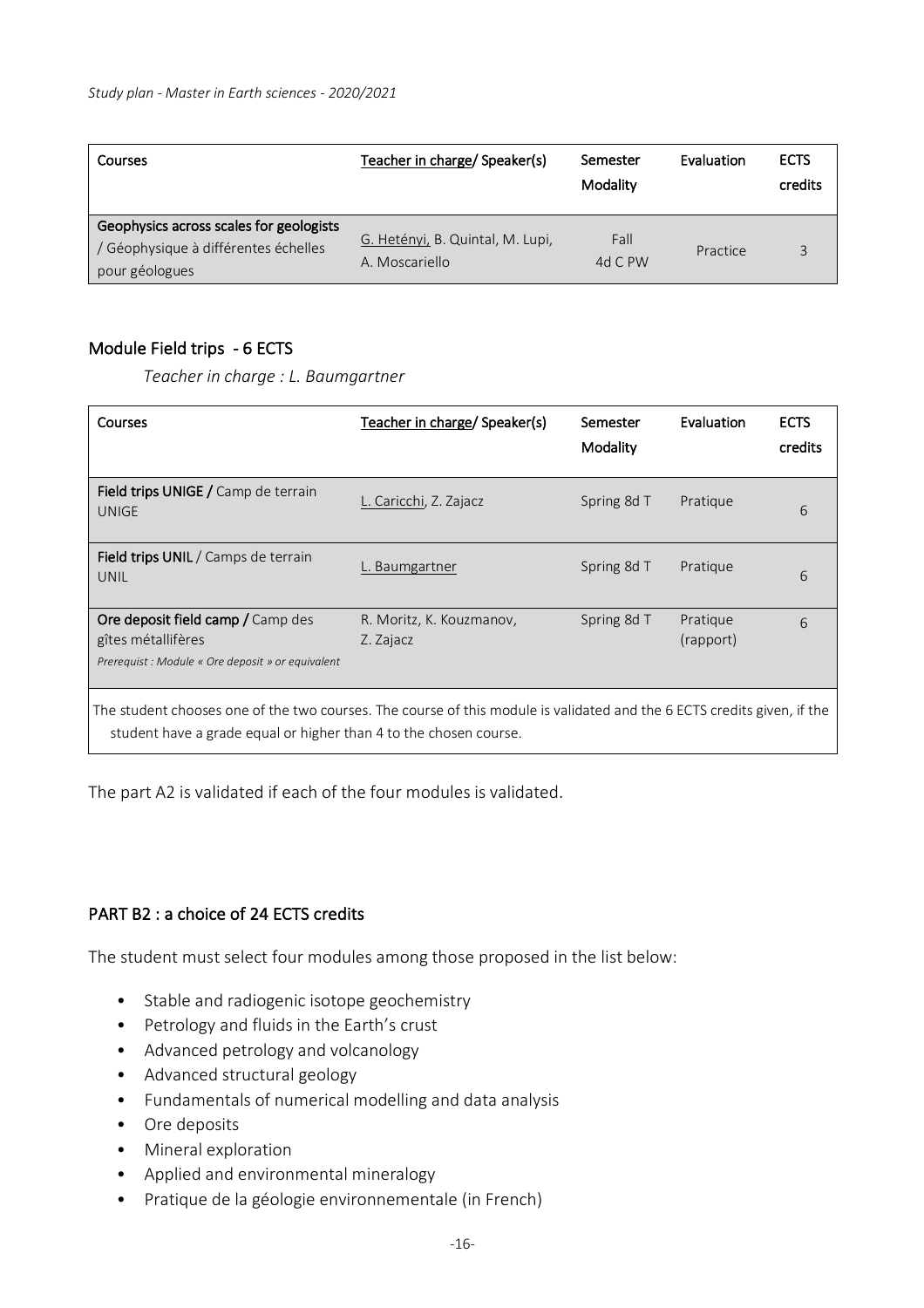- Fluid flow for geologists
- Spatial analysis applied to geology and risk

## Module Stable and radiogenic isotope geochemistry – 6 ECTS

*Teacher in charge : M. Chiaradia*

| Courses                                                                                                       | Teacher in charge/ Speaker(s)                                                                    | Semester<br>Modality                                      | Evaluation      | <b>ECTS</b><br>credits |
|---------------------------------------------------------------------------------------------------------------|--------------------------------------------------------------------------------------------------|-----------------------------------------------------------|-----------------|------------------------|
| Stable and radiogenic isotope<br>geochemistry (bisannual)/ Géochimie<br>des isotopes stables et radiogéniques | M. Chiaradia, E. Samankassou,<br>U. Schaltegger, R. Spikings, T.<br>Vennemann, J. Marin-Carbonne | Every odd<br>semester,<br>Spring 84h C<br>PW <sub>S</sub> | Written<br>exam | 6                      |

## Module Advanced petrology and volcanology – 6 ECTS

*Teacher in charge : L Caricchi, C. Bonadonna, S. Pilet*

| Courses                                                                                                                                                                      | Teacher in charge/ Speaker(s)       | Semester<br>Modality | Evaluation           | <b>ECTS</b><br>credits |  |
|------------------------------------------------------------------------------------------------------------------------------------------------------------------------------|-------------------------------------|----------------------|----------------------|------------------------|--|
| Modelling volcanic<br>processes/ Modélisation des<br>processus volcaniques                                                                                                   | C. Bonadonna, and collaborators     | Fall 28h C           | Seminar              | $\mathcal{P}$          |  |
| Volcano petrology /<br>Pétrologie volcanique                                                                                                                                 | L. Caricchi, S. Pilet               | Spring 28h C         | Seminar              | $\overline{2}$         |  |
| Volcano fieldtrip / Excursion<br>volcanique                                                                                                                                  | L. Caricchi, C. Bonadonna, S. Pilet | Spring 5j F          | Practice<br>(Report) | $\overline{2}$         |  |
| The courses of this module are validated and the 6 ECTS credits earned in a block if the credit-weighted grade<br>average is at least 4 and if the validations are obtained. |                                     |                      |                      |                        |  |
| Courses of this module cannot be taken separately.                                                                                                                           |                                     |                      |                      |                        |  |

## Module Petrology and fluids in the Earth's crust - 6 ECTS

*Teacher in charge : Z. Zajacz*

| Courses | Teacher in charge/ Speaker(s) | Semester | Evaluation | <b>ECTS</b> |
|---------|-------------------------------|----------|------------|-------------|
|         |                               | Modality |            | credits     |
|         |                               |          |            |             |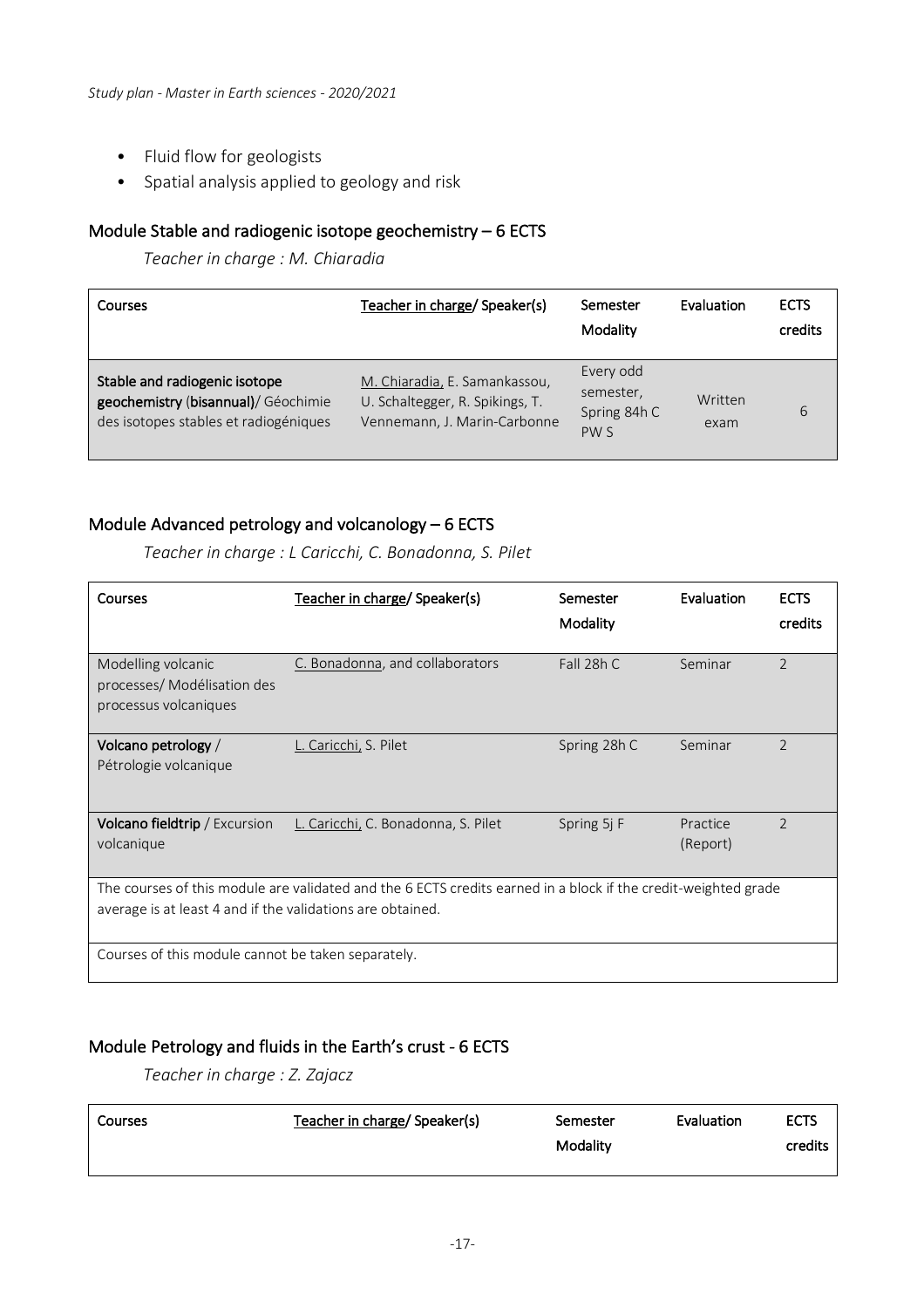| Fluids in the Earth crust /<br>Fluides dans la croûte<br>terrestre                                                                                                           | L. Baumgartner | Spring 28h C PW | Validation<br>without grade | $\mathcal{P}$ |
|------------------------------------------------------------------------------------------------------------------------------------------------------------------------------|----------------|-----------------|-----------------------------|---------------|
| Exprimental petrology and<br>hydrothermal fluids /<br>Pétrologie expérimentale et<br>fluides hydrothermaux                                                                   | Z. Zajacz      | Spring 3d C TP  | Validation<br>sans note     | 1.5           |
| Fluid inclusions / Inclusions<br>de fluides                                                                                                                                  | R. Moritz      | Fall 3j C PW    | Validation<br>without grade | 1.5           |
| Reading rocks - Rock<br><b>textures and fluids</b> / Lecture<br>des roches - textures de<br>roches et fluides                                                                | K. Kouzmanov   | Spring 2j C PW  | Validation<br>without grade |               |
| The courses of this module are validated and the 6 ECTS credits earned in a block if the credit-weighted grade<br>average is at least 4 and if the validations are obtained. |                |                 |                             |               |

## Module Advanced structural geology - 6 ECTS

*Teacher in charge : JL Epard*

| Courses                                                                                                                                                                      | Teacher in charge/ Speaker(s) | Semester<br>Modality | Evaluation           | <b>ECTS</b><br>credits |
|------------------------------------------------------------------------------------------------------------------------------------------------------------------------------|-------------------------------|----------------------|----------------------|------------------------|
| Alpine Structural Geology /<br>Géologie structurale alpine                                                                                                                   | JL. Epard                     | Fall 24h C PW        | Practice             | 3                      |
| Alpine tectonics, field camp<br>/ Camp de tectonique alpine                                                                                                                  | JL. Epard                     | Spring 6j F          | Practice<br>(Report) | 3                      |
| The courses of this module are validated and the 6 ECTS credits earned in a block if the credit-weighted grade<br>average is at least 4 and if the validations are obtained. |                               |                      |                      |                        |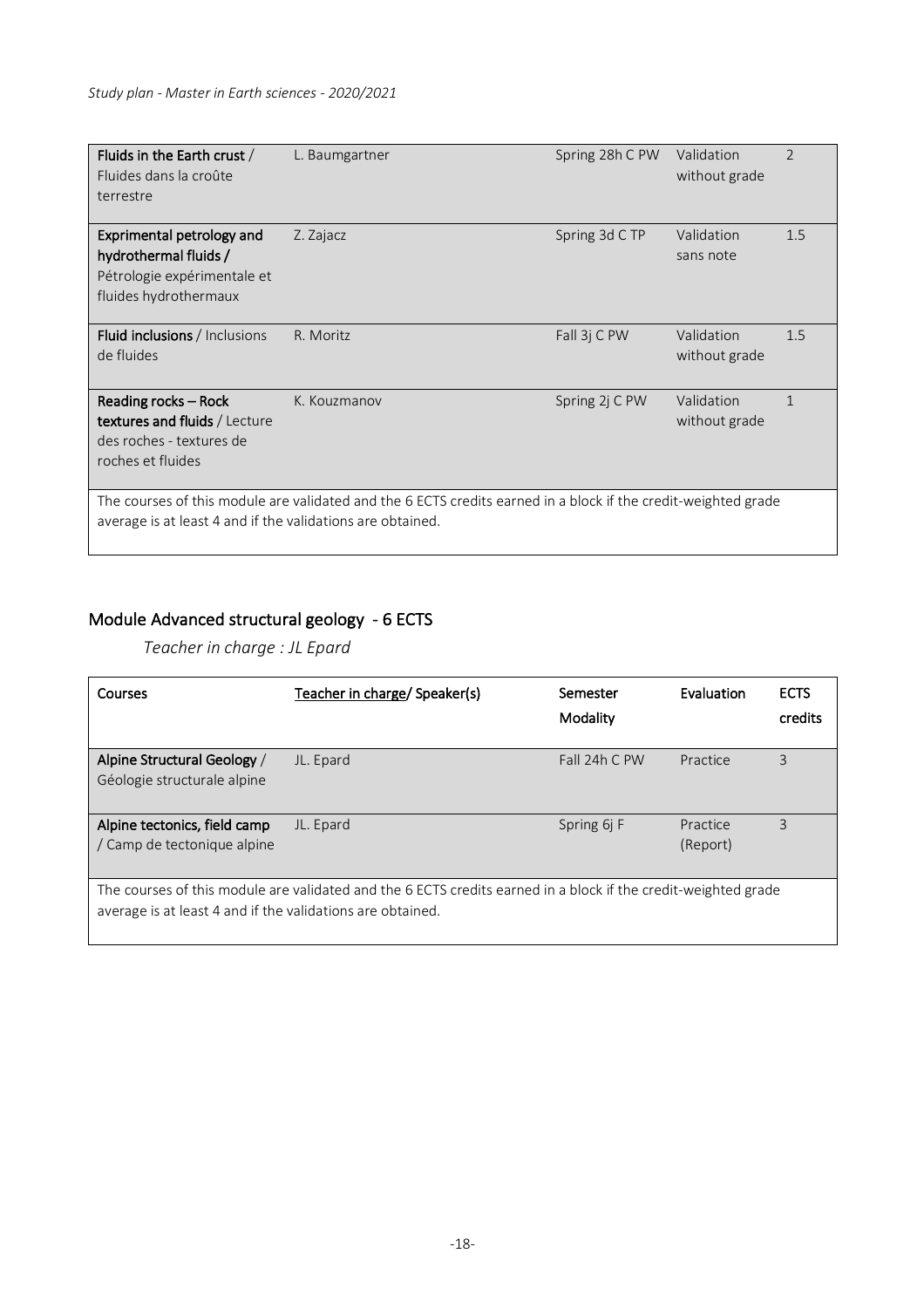## Module Fundamentals of numerical modelling and data analysis – 6 ECTS

*Teacher in charge : Y. Podladchikov*

| Courses                                                                                                                                                                      | Teacher in charge/ Speaker(s) | Semester    | Evaluation           | <b>ECTS</b>    |
|------------------------------------------------------------------------------------------------------------------------------------------------------------------------------|-------------------------------|-------------|----------------------|----------------|
|                                                                                                                                                                              |                               | Modality    |                      | credits        |
| Introduction to data analysis<br>with MATLAB / Introduction<br>à l'analyse de données avec<br>Matlab                                                                         | G. Simpson                    | Fall 3d $C$ | Practice<br>(Report) | $\mathbf{1}$   |
| MATLAB as a language of<br>scientific computing /<br>Matlab comme langage de<br>calcul scientifique                                                                          | Y. Podladchikov               | Fall 42h CE | Practice<br>(Report) | $\overline{3}$ |
| Physics as a basis for<br>modeling / La physique<br>comme base de<br>modélisation                                                                                            | Y. Podladchikov               | Fall 28h CE | Practice<br>(Report) | 3              |
| The courses of this module are validated and the 6 ECTS credits earned in a block if the credit-weighted grade<br>average is at least 4 and if the validations are obtained. |                               |             |                      |                |

## Module Ore deposits – 6ECTS

*Teacher in charge : K. Kouzmanov*

| Courses                                                                                                                                                                      | Teacher in charge/ Speaker(s)                       | Semester<br>Modality               | Evaluation                                          | <b>ECTS</b><br>credits |  |
|------------------------------------------------------------------------------------------------------------------------------------------------------------------------------|-----------------------------------------------------|------------------------------------|-----------------------------------------------------|------------------------|--|
| Advanced ore deposits /<br>Gîtes métallifères - avancé<br>Pré-requis: cours «Ore microscopy»<br>ou équivalent                                                                | K. Kouzmanov, M. Chiaradia,<br>R. Moritz, Z. Zajacz | Fall 10d C PW $+$<br>personal work | Practice<br>(report,<br>seminar)<br>written<br>exam | $\overline{4}$         |  |
| Ore microscopy /<br>Microscopie des minerais                                                                                                                                 | K. Kouzmanov                                        | Fall 6d C PW                       | written<br>exam                                     | $\mathcal{P}$          |  |
| The courses of this module are validated and the 6 ECTS credits earned in a block if the credit-weighted grade<br>average is at least 4 and if the validations are obtained. |                                                     |                                    |                                                     |                        |  |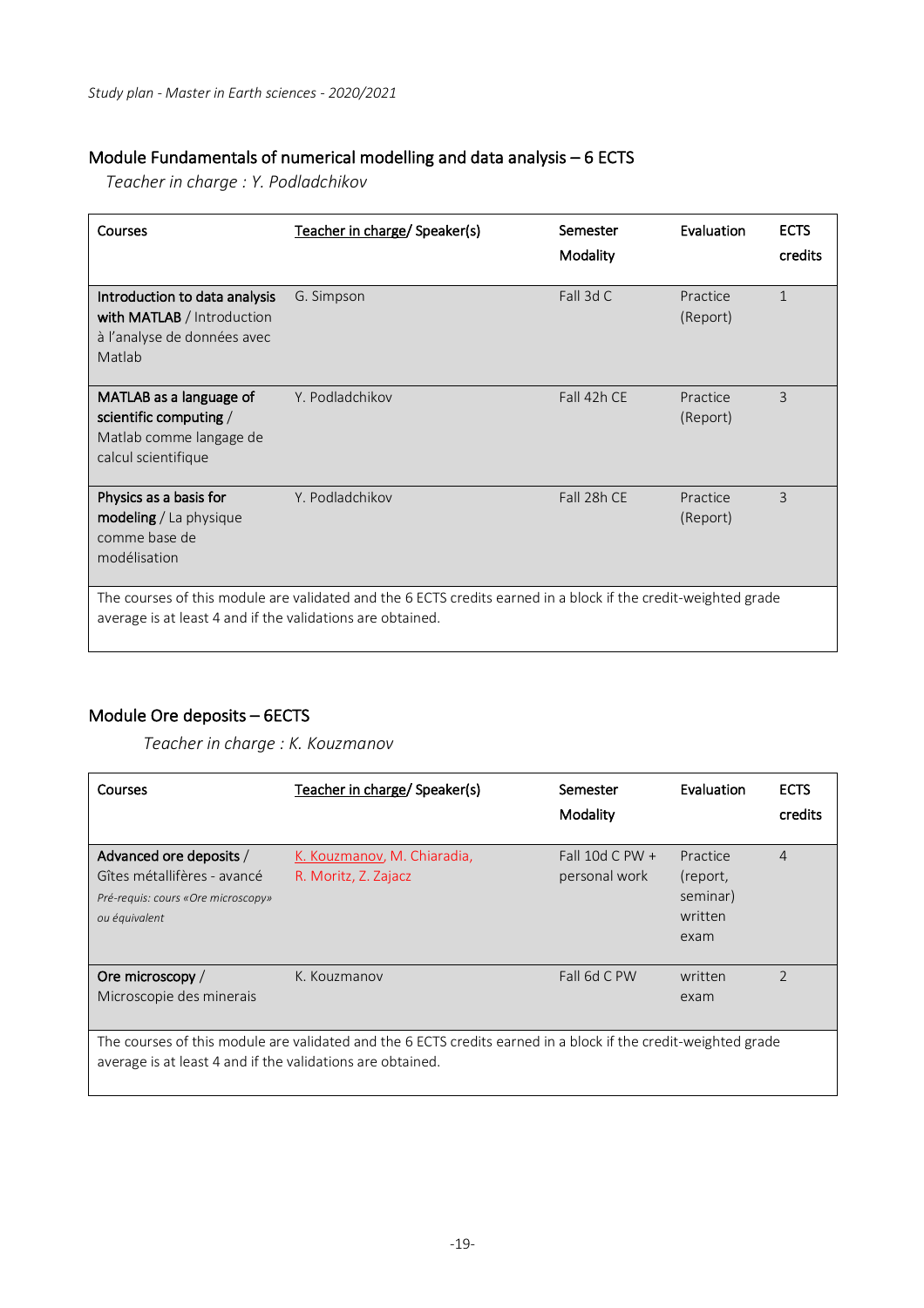## Module Mineral exploration – 6 ECTS

*Teacher in charge : R. Moritz*

| Courses                                                                                                                                                                      | Teacher in charge/ Speaker(s) | Semester<br>Modality                   | Evaluation        | <b>ECTS</b><br>credits |  |
|------------------------------------------------------------------------------------------------------------------------------------------------------------------------------|-------------------------------|----------------------------------------|-------------------|------------------------|--|
| Methods of exploration<br>(bisannual) / Méthodes<br>d'exploration Prererequis:                                                                                               | G. Beaudoin                   | Every odd<br>semesters, Fall<br>10d CE | Practice (Report) | $\overline{4}$         |  |
| basic geological and mineral<br>deposit knowledge                                                                                                                            |                               |                                        |                   |                        |  |
| Mining geophysics /<br>Géophysique minière Pré-<br>requis: Introduction à la<br>géophysique                                                                                  | J. Irving                     | Spring 4d C PW                         | Practice          | $\overline{2}$         |  |
| The courses of this module are validated and the 6 ECTS credits earned in a block if the credit-weighted grade<br>average is at least 4 and if the validations are obtained. |                               |                                        |                   |                        |  |

## Module Applied and environmental mineralogy – 6 ECTS

*Teacher in charge : O. Müntener*

| Courses                                                                                                                                                                      | Teacher in charge/ Speaker(s) | Semester        | Evaluation                     | <b>ECTS</b>    |
|------------------------------------------------------------------------------------------------------------------------------------------------------------------------------|-------------------------------|-----------------|--------------------------------|----------------|
|                                                                                                                                                                              |                               | Modality        |                                | credits        |
| Gemmology / Gemmologie                                                                                                                                                       | L. Cartier                    | Spring 6d CE PW | Practice<br>(Exercices)        | $\mathcal{P}$  |
| Gemmology - field $/$<br>Gemmologie - terrain Pré -<br>requis : Gemmology                                                                                                    | L. Cartier                    | Fall 2d F       | Validation<br>without<br>grade | $\mathbf{1}$   |
| Applied mineralogy /<br>Minéralogie appliquée                                                                                                                                | T. Vennemann, B. Putlitz      | Spring 4d C F   | Practice<br>(Report)           | $\overline{2}$ |
| Physics and structure of<br><b>minerals</b> / Physique et<br>structure des minéraux                                                                                          | O. Müntener                   | Spring 14d C    | Practice                       | $\mathbf{1}$   |
| The courses of this module are validated and the 6 ECTS credits earned in a block if the credit-weighted grade<br>average is at least 4 and if the validations are obtained. |                               |                 |                                |                |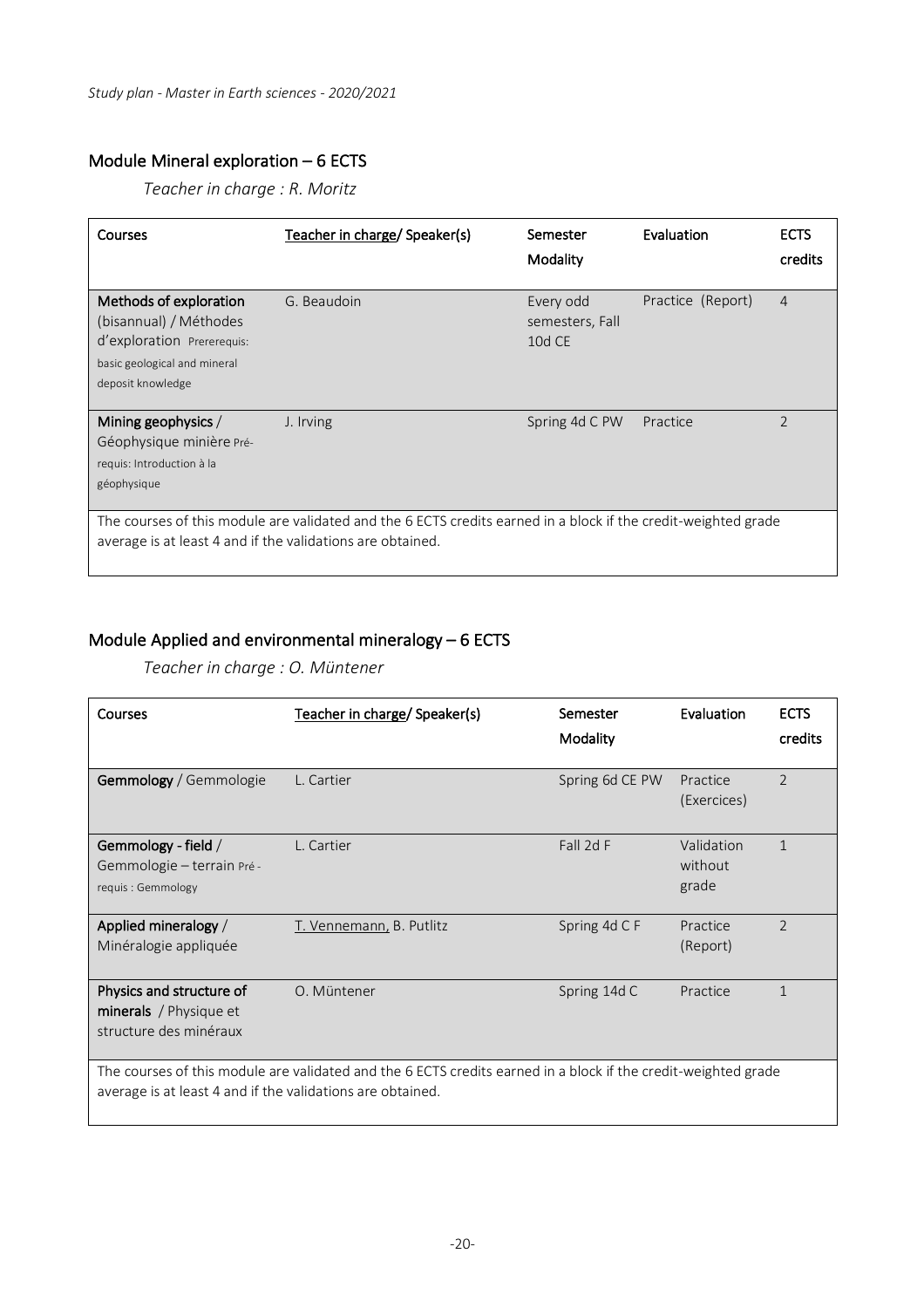#### Module Pratique de la géologie environnementale – 6 ECTS (en français)

*Teacher in charge : S. Girardclos*

| Courses                                                                                                                                                                                                 | Teacher in charge/ Speaker(s)                     | Semester<br>Modality | Evaluation | <b>ECTS</b><br>credits |
|---------------------------------------------------------------------------------------------------------------------------------------------------------------------------------------------------------|---------------------------------------------------|----------------------|------------|------------------------|
| Sites contaminés:<br>application géologique et                                                                                                                                                          | S. Girardclos, J. Poté                            | Spring               | Practice   | 3                      |
| environnementale                                                                                                                                                                                        |                                                   | 5d C PW              |            |                        |
| Les déchets: gestion<br>environnementale et                                                                                                                                                             | J. Poté, S. Girardclos, G. Giuliani, M.<br>Patel. | <b>Spring</b>        | Practice   | 3                      |
| contraintes géologiques                                                                                                                                                                                 |                                                   | 5d C PWP             |            |                        |
| Les enseignements de ce module sont validés et les 6 ECTS credits attribués en bloc, si la moyenne (pondérée par les<br>crédits) de leurs notes est de 4 au moins et si les attestations sont obtenues. |                                                   |                      |            |                        |

#### Module Fluid flow for geologists – 6 ECTS

*Teacher in charge : M. Lupi*

| Courses                                                                    | Teacher in charge/ Speaker(s) | Semester<br>Modality | Evaluation | <b>ECTS</b><br>credits |
|----------------------------------------------------------------------------|-------------------------------|----------------------|------------|------------------------|
| Fluid flow for geologists /<br>L'écoulements des fluides<br>pour géologues | M. Lupi                       | Spring 5d C 5d       | Practice   | 6                      |

## Module Spatial analysis applied to geology and risk - 6 ECTS

*Teacher in charge : M. Sartori*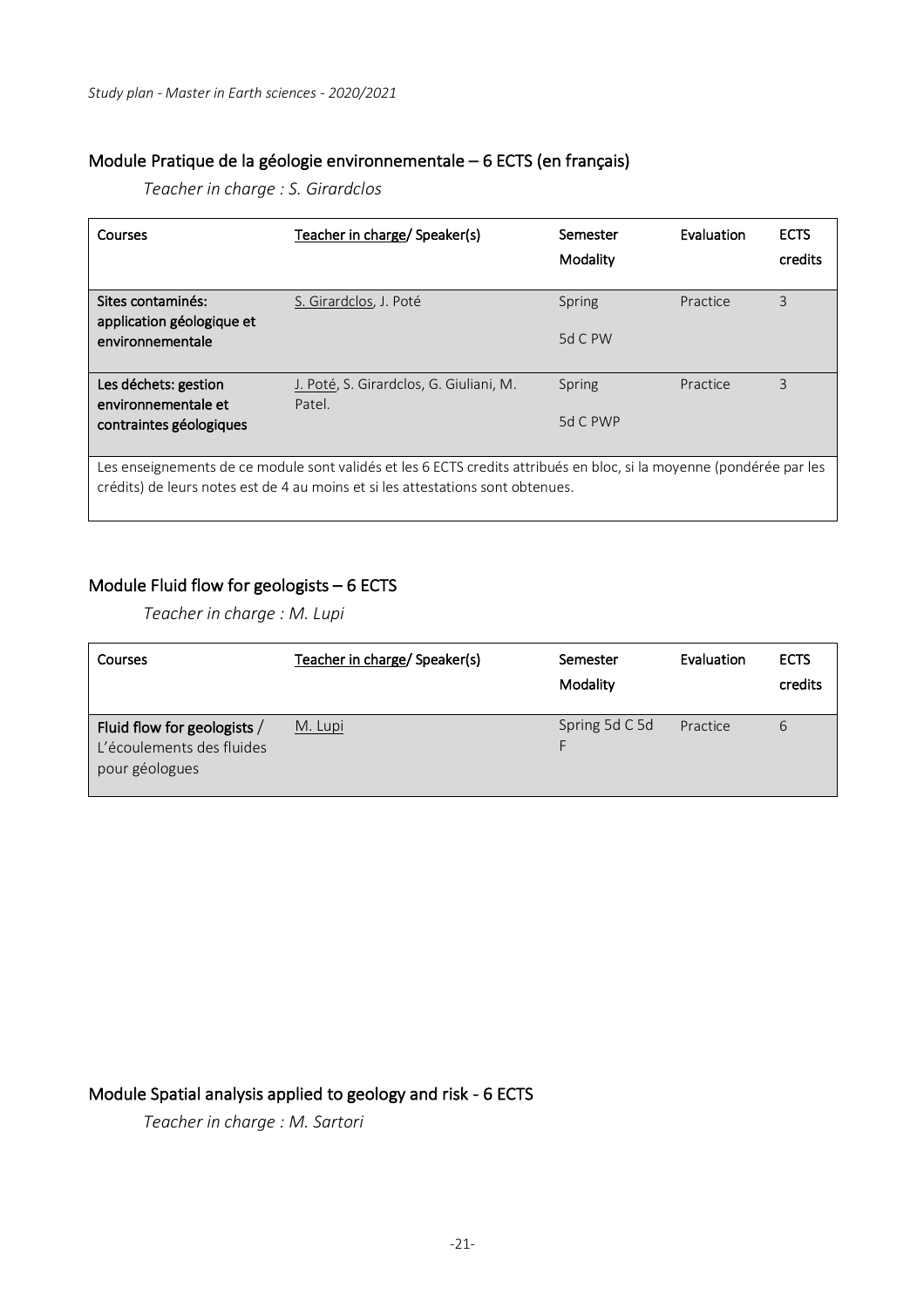| <b>Courses</b>                                                                                                                                                                                                                                                                                                | Teacher in charge/ Speaker(s) | Semester<br>Modality | Evaluation           | <b>ECTS</b><br>credits |  |
|---------------------------------------------------------------------------------------------------------------------------------------------------------------------------------------------------------------------------------------------------------------------------------------------------------------|-------------------------------|----------------------|----------------------|------------------------|--|
| Cartographic data<br>management and landslide<br>susceptibility assessment /<br>Structuration des données<br>géologiques et analyses<br>spatiales appliquées aux<br>instabilités de versant                                                                                                                   | M. Sartori, C. Frischknecht   | Spring<br>5d CE      | Practice<br>(Report) | 3                      |  |
| Spatial risk assessment /<br>L'Evaluation spatiale du<br>risque                                                                                                                                                                                                                                               | C. Frischknecht, P. Peduzzi   | Spring<br>5j CE      | Pratique<br>(Report) | 3                      |  |
| Les enseignements de ce module sont validés et les 6 ECTS credits attribués en bloc, si la moyenne (pondérée par les<br>crédits) de leurs notes est de 4 au moins et si les attestations sont obtenues.<br>Les cours de ce module peuvent être pris séparément pour les étudiants hors de l'orientation RGEOL |                               |                      |                      |                        |  |

## PART C2 : Free choice of 12 ECTS credits

The student completes his curriculum by selecting courses among those proposed in the Master in Earth Sciences or in other Master's programs (for example: Master in Environmental science, UNIGE; Master in Environmental geosciences, UNIL; Master in Biogeosciences, UNIL/UNINE).

The list of courses can contain courses of the Bachelor-level, for a maximum of 5 ECTS credits. An internship in an company can be validated in this part, as provided by the rules and regulations (art. 15, al. 6).

The student must draw up a list of courses selected in agreement with his Master's thesis supervisor. Here are some suggestions of additional courses that don't appear in the other parts of the study plan:

| Courses | Teacher in charge/ | Semester | Evaluation | <b>ECTS</b> |
|---------|--------------------|----------|------------|-------------|
|         | Speaker(s)         | Modality |            | credits     |
|         |                    |          |            |             |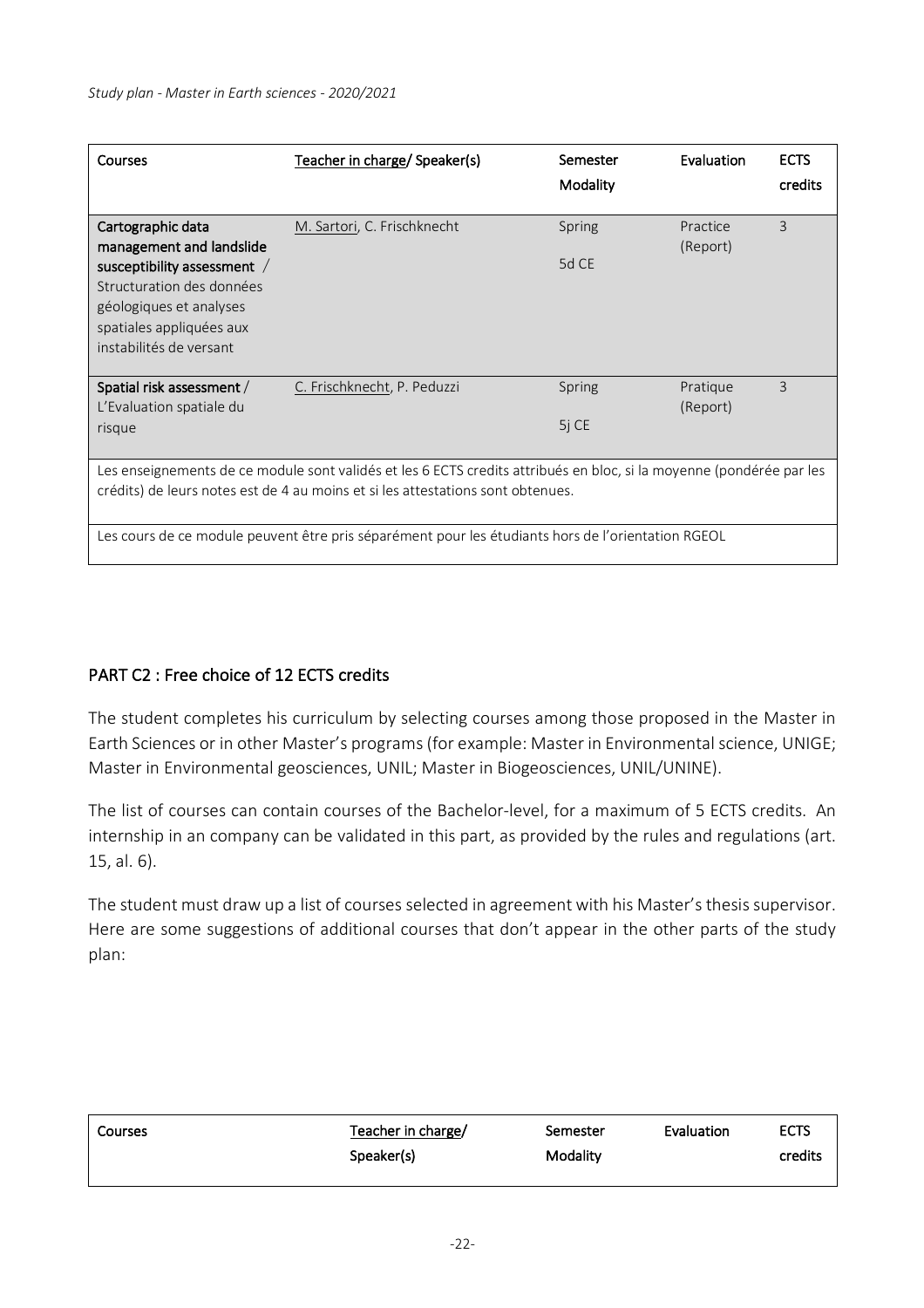| Syn-tectonic granite emplacement<br>and vein formation - Cevennes,<br>France (bisannual) / Mise en place de<br>granites syn-tecto- niques et veines<br>hydrothermales - Cévennes, France | K. Kouzmanov, A. Chauvet                       | Every odd<br>semester,<br>Spring 6j F | Practice                      | $\overline{3}$ |  |
|------------------------------------------------------------------------------------------------------------------------------------------------------------------------------------------|------------------------------------------------|---------------------------------------|-------------------------------|----------------|--|
| Environmental biogeochemistry /<br>Biogéochimie environnementale.<br>Prerequis: general geochemistry, aqua c<br>chemistry, introductory chemistry and physics                            | N.N                                            | Spring 30h C E                        | Written exam                  | 3              |  |
| Biomineralization / Biominéralisation                                                                                                                                                    | A. Meibom                                      | Fall 42h C PW                         | Report / oral<br>presentation | 4              |  |
| Scanning Electron Microscopy /<br>Microscopie électronique à balayage,                                                                                                                   | R. Martini for UNIGE<br>P. Vonlanthen for UNIL | Fall 2d C PW                          | Validation<br>without grade   | $\mathbf{1}$   |  |
| Optical cathodoluminescence /<br>Cathodoluminescence optique                                                                                                                             | R. Martini                                     | Spring 1d C PW                        | Validation<br>without grade   | 0.5            |  |
| Initation to the ion probe / Initiation<br>à la sonde ionique                                                                                                                            | A.S. Bouvier, A. Meibom                        | Spring 1d C PW                        | Validation<br>without grade   | 0.5            |  |
| Electron probe microanalyzer /<br>Microsonde électronique                                                                                                                                | M. Robyr                                       | Fall 2d C PW                          | Practice (PW)                 | $\mathbf{1}$   |  |
| PoroPerm and QemScan                                                                                                                                                                     | A. Moscariello                                 | Fall 1d C PW                          | Validation<br>without grade   | 0.5            |  |
| Inductively-coupled plasma mass-<br>spectrometry / Spectrométrie de<br>masse à source plasma à couplage<br>inductif                                                                      | A. Ulianov                                     | Fall 2d C E                           | Validation<br>without grade   | $\mathbf{1}$   |  |
| Microtomography /<br>Microtomographie                                                                                                                                                    | L. Baumgartner                                 | Spring 1d C PW                        | Validation<br>without grade   | 0.5            |  |
| Laboratory techniques in<br>geochemistry / Techniques de<br>laboratoire en géochimie                                                                                                     | M. Ovtcharova                                  | Fall 1d C PW                          | Validation<br>without grade   | 0.5            |  |
| Internship in a company / Stage en entreprise (validated by the Master's thesis<br>supervisor)                                                                                           |                                                |                                       |                               | 6              |  |
| Modules or courses of the curriculum of the Master in Earth Sciences*                                                                                                                    |                                                |                                       |                               |                |  |
| Courses proposed by the MUSE (UNIGE), Environment MSc (UNIL), Biogeosciences MSc<br>(UNIL-UNINE)*                                                                                        |                                                |                                       |                               |                |  |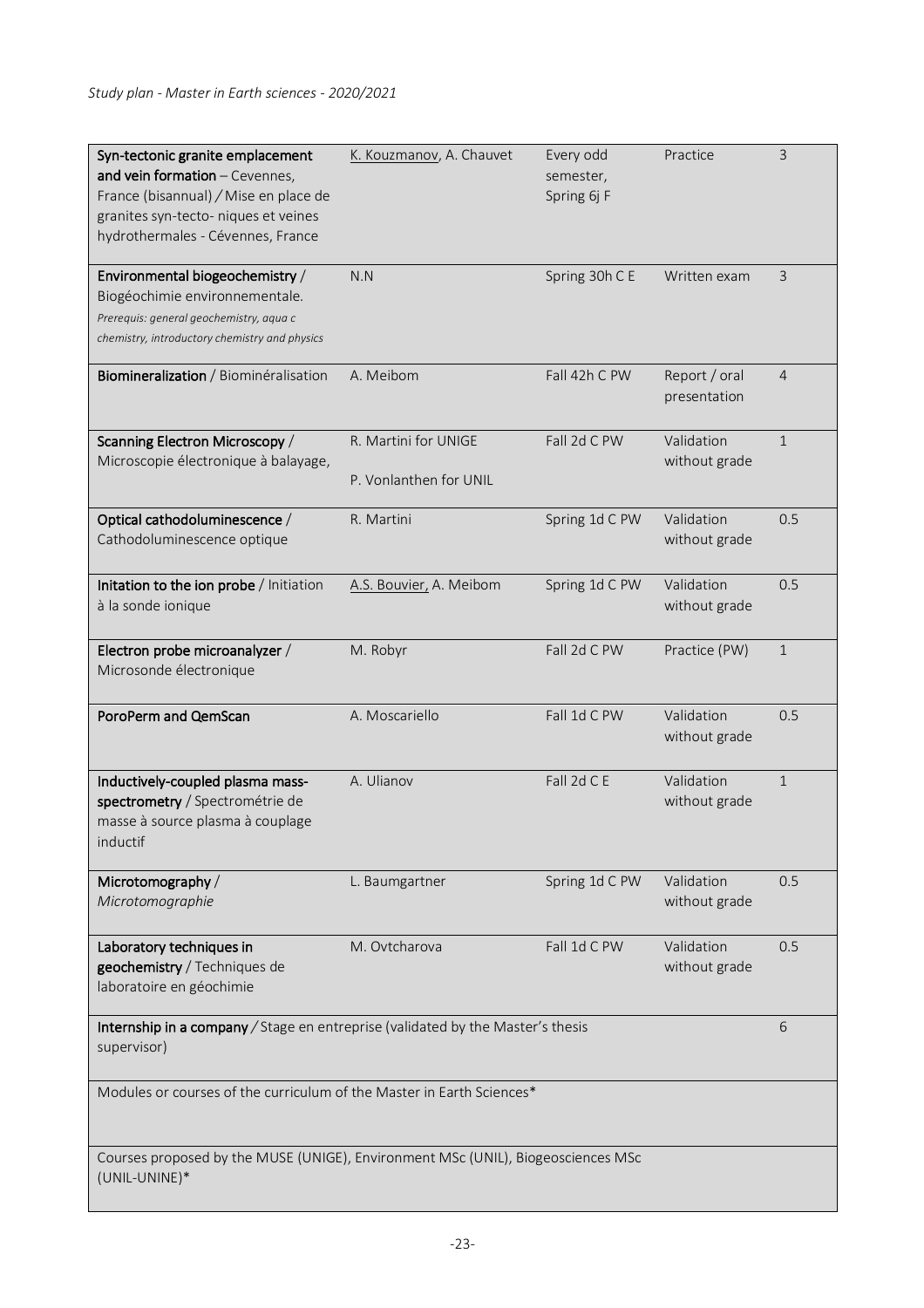Courses proposed by another academic institution\* Courses of the Bachelor-level \* 5 ECTS credits maximum Total credits to validate 12 ECTS credits 12 ECTS credits

\*: for these courses, the evaluation and the number of attributed ECTS credits are those contained in the curriculum from which they are taken.

In the part C2, courses are individually validated if their grade is equal of at least 4.0/6 or if the validation is obtained.

## Part Master thesis in Earth sciences – 60 ECTS credits

This Master's thesis is an individual research work under the responsibility of an ELSTE teacher.

By the end of the first semester of Master's studies at the latest, the student must have chosen the subject of his Master's thesis. Before the beginning of the second year of the program, the student must draft and present his Master's thesis project. The ECTS credits of the Master's thesis project are obtained when its grade is equal of at least 4.

These are evaluated based on the submitted manuscript and the quality of the oral defense. This evaluation, weighted according to the internal guidelines of the Master thesis in Earth sciences, takes the form of a single grade. The Master thesis is passed and the ECTS credits of the Master thesis obtained when the grade as well as the one of the deposed manuscript are both equal or higher to 4. The protocol regulating the achievement of the Master thesis are in the Guidelines of the Master thesis in Earth sciences.

| Master thesis  | Semester | Year 1 | Year 2 | Evaluation                                | 60 |
|----------------|----------|--------|--------|-------------------------------------------|----|
| Master project | Spring   | $\ast$ |        | Report (Master proposal) and<br>oral exam | 10 |
| Master thesis  | Spring   |        | $\ast$ | Manuscript and oral defense               | 50 |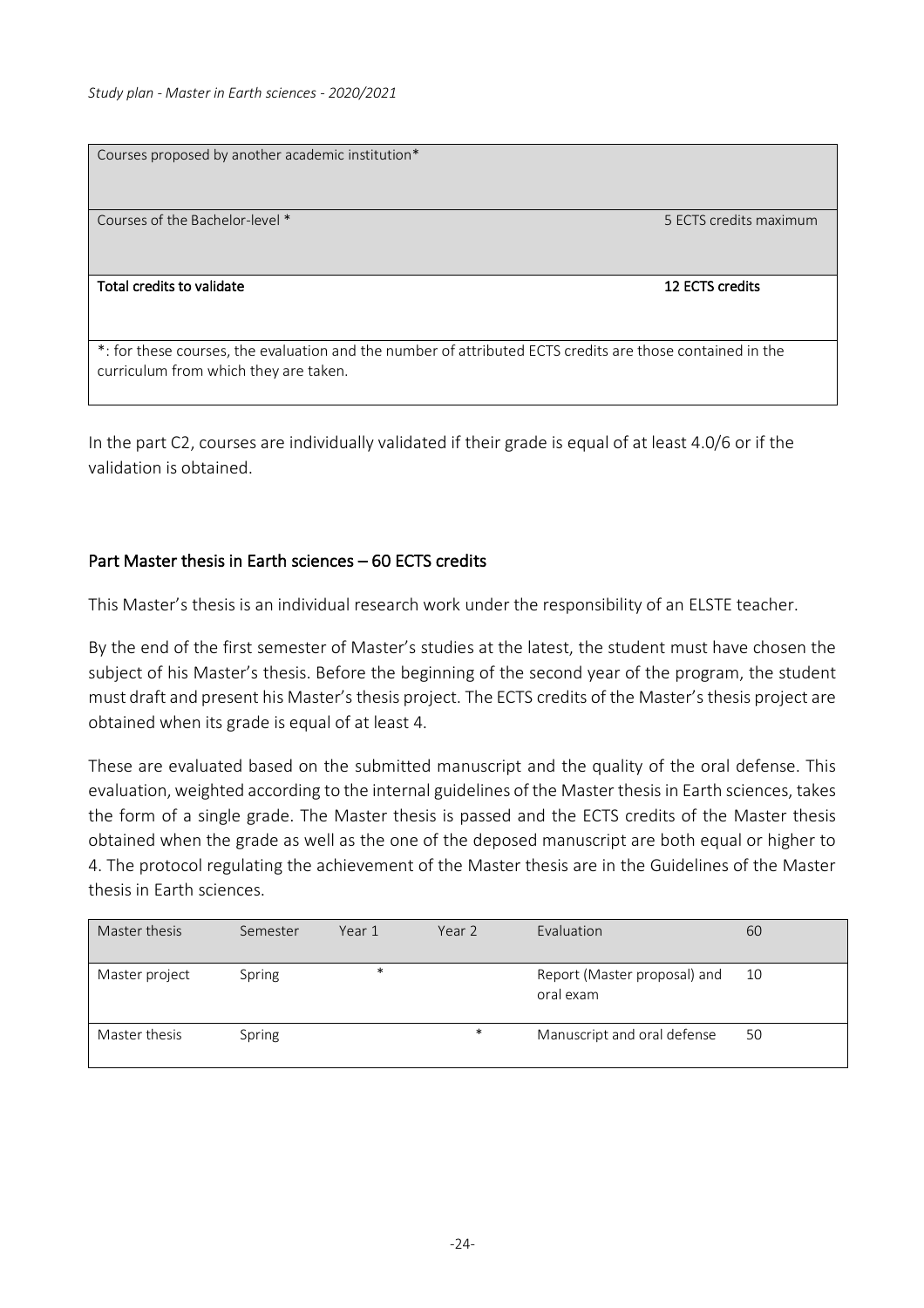## Orientation Geological Risks / RGEOL

## Coordinators : Costanza Bonadonna

Geological processes such as landslides , earthquakes and volcanic eruptions are fascinating but complex phenomena with potentially significant impacts on society. These impacts may occur at different levels, local, regional and global .

The geological hazards concentration focuses on the dynamic challenges facing societies worldwide when developing risk reduction measures. This concentration forms on the deep and surface processes that generate geological hazards and on as- sessment methods of exposure and vulnerability of people and the built environment. Hazard and vulnerability assessments are then combined to conduct the analysis of impacts and associated risks. Through this concentration, students have access to teachers at the forefront of research, to acquisition tools of specific data, as well as to different approaches for modeling and risk analysis. Field works enable to integrate various aspects of risk management. This multidisciplinary concentration offers students the opportunity to acquire skills that make them employable in geological and geotechnical consulting firms, international and nongovernmental organizations, and federal offices.

## PART A3 mandatory: 24 ECTS credits

The mandatory part A3 includes four modules:

- Petrological processes in geodynamic environments
- Fundamentals of numerical modelling and data analysis
- Spatial analysis applied to geology and risk
- Geophysics across scales for geologists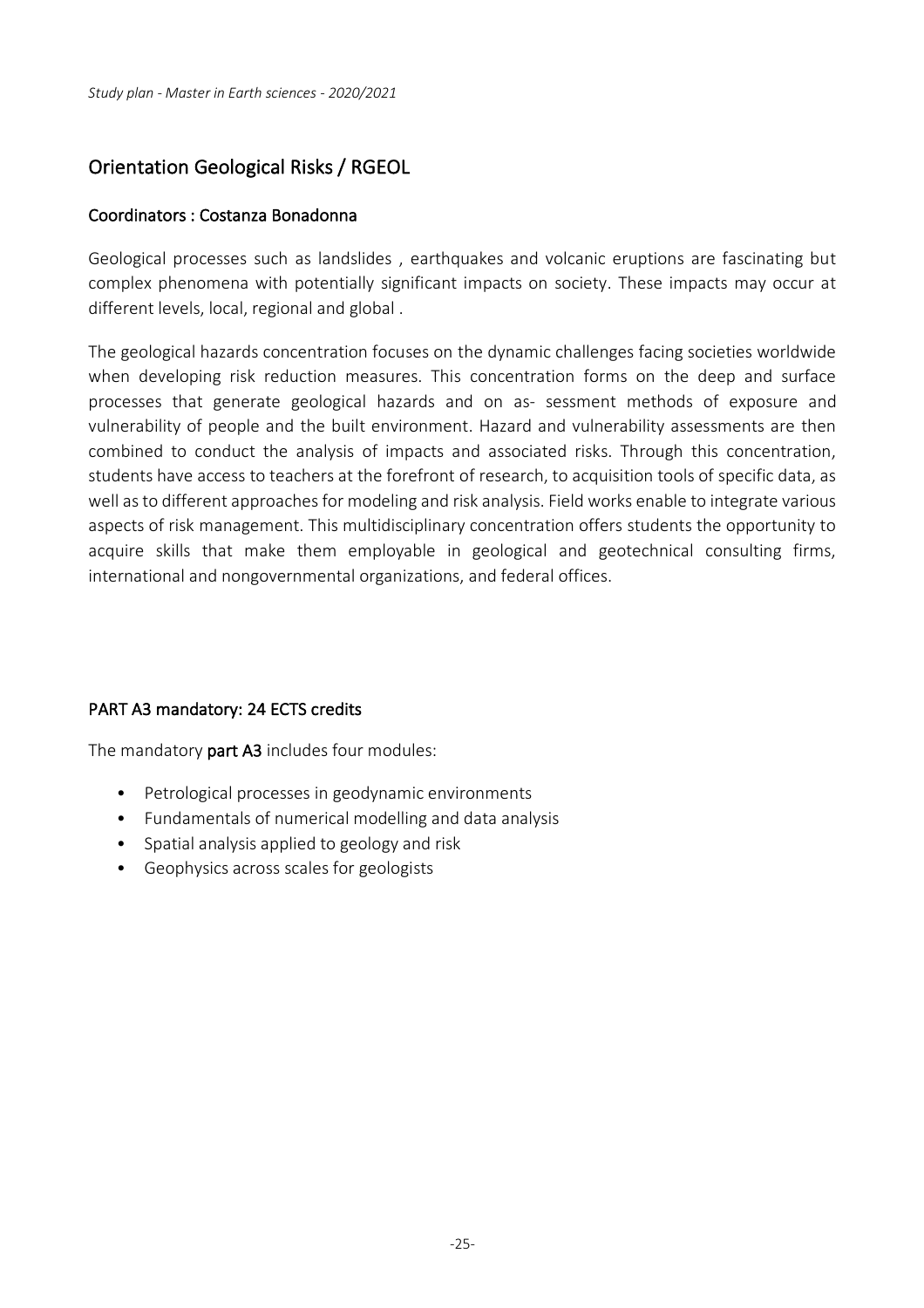## Module Petrological processes in geodynamic environments – 9 ECTS

*Teacher in charge : U. Schaltegger et O. Müntener*

| Courses                                                                                                                                                                                                      | Teacher in charge/<br>Speaker(s)                                                                                              | Semester Modality | Evaluation | <b>ECTS</b><br>credits |
|--------------------------------------------------------------------------------------------------------------------------------------------------------------------------------------------------------------|-------------------------------------------------------------------------------------------------------------------------------|-------------------|------------|------------------------|
| Petrological processes in geodynamic<br>environments / Processus<br>pétrologiques dans les environnements<br>géodynamiques                                                                                   | U. Schaltegger, O.<br>Müntener S. Pilet, L.<br>Caricchi L.<br>Baumgartner, S.<br>Schmalholz, J. Marin-<br>Carbonne, Z. Zajacz | Fall 70h C PW E S | Seminars   | $\mathsf{q}$           |
| One ECTS credits corresponds to 25-30 hours of actual work                                                                                                                                                   |                                                                                                                               |                   |            |                        |
| C: course – PW: Practical work – E: Exercises – S: Seminars – F: Field – d: days (block course) – h: hours (weekly<br>course)                                                                                |                                                                                                                               |                   |            |                        |
| This module must be followed during the two first semesters of the Master and then validated during the following<br>exam session. It is validated and the 9 ECTS credits earned if the grade is at least 4. |                                                                                                                               |                   |            |                        |

## Module Fundamentals of numerical modelling and data analysis – 6 ECTS

*Teacher in charge : Y. Podladchikov*

 $\overline{\phantom{a}}$ 

| Courses                                                                                                                                                                      | Teacher in charge/ Speaker(s) | Semester<br>Modality | Evaluation           | <b>ECTS</b><br>credits |  |
|------------------------------------------------------------------------------------------------------------------------------------------------------------------------------|-------------------------------|----------------------|----------------------|------------------------|--|
| Introduction to data analysis<br>with MATLAB / Introduction<br>à l'analyse de données avec<br>Matlab                                                                         | G. Simpson                    | Fall 3d C            | Practice<br>(Report) | $\mathbf{1}$           |  |
| MATLAB as a language of<br>scientific computing /<br>Matlab comme langage de<br>calcul scientifique                                                                          | Y. Podladchikov               | Fall 42h CE          | Practice<br>(Report) | 3                      |  |
| Physics as a basis for<br><b>modeling</b> / La physique<br>comme base de<br>modélisation                                                                                     | Y. Podladchikov               | Fall 28h CE          | Practice<br>(Report) | 3                      |  |
| The courses of this module are validated and the 6 ECTS credits earned in a block if the credit-weighted grade<br>average is at least 4 and if the validations are obtained. |                               |                      |                      |                        |  |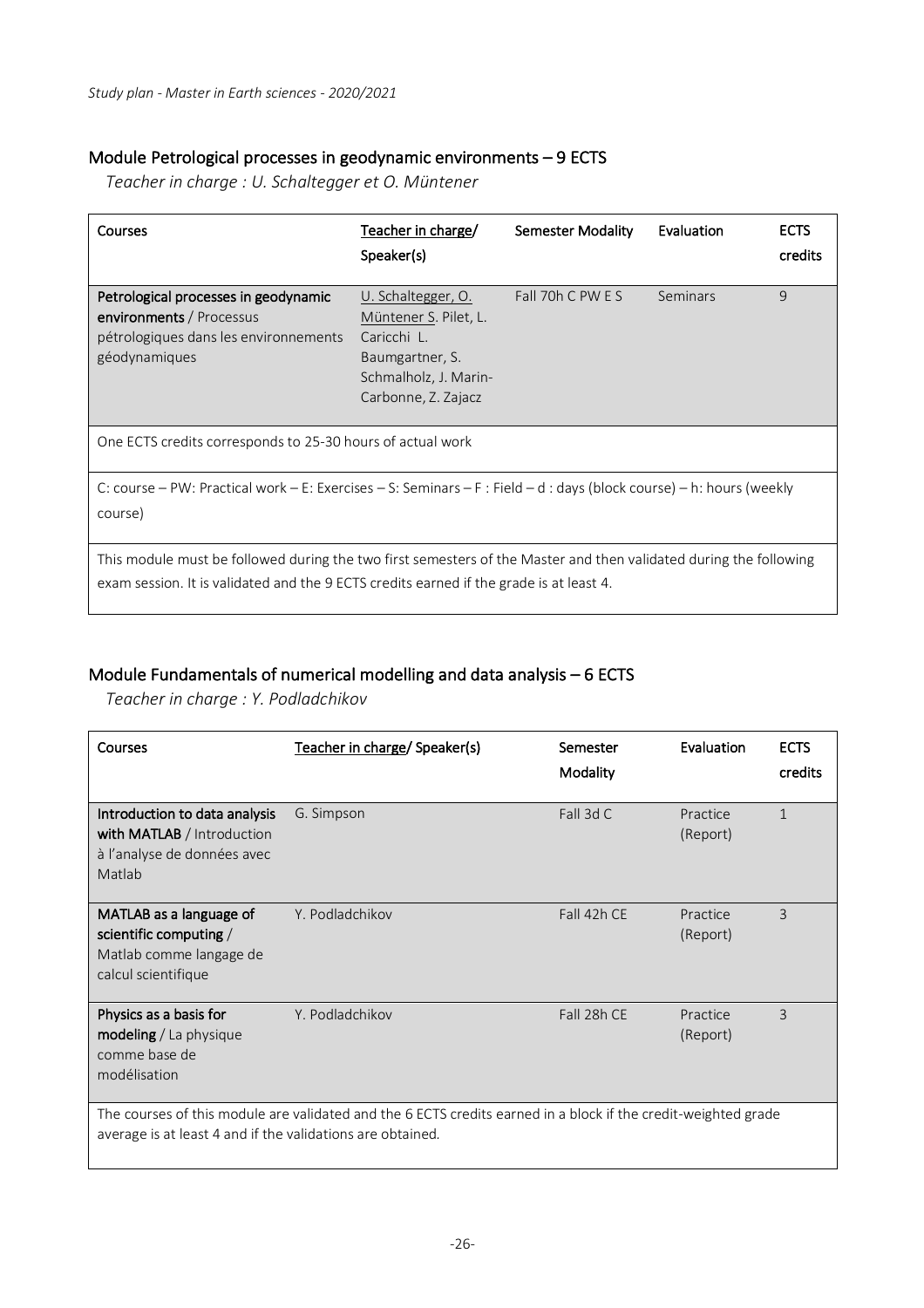#### Module Spatial analysis applied to geology and risk - 6 ECTS

*Teacher in charge : M. Sartori*

| Courses                                                                                                                                                                     | Teacher in charge/ Speaker(s) | Semester<br>Modality | Evaluation | <b>ECTS</b><br>credits |
|-----------------------------------------------------------------------------------------------------------------------------------------------------------------------------|-------------------------------|----------------------|------------|------------------------|
| Cartographic data                                                                                                                                                           | M. Sartori, C. Frischknecht   | Spring               | Practice   | 3                      |
| management and landslide<br>susceptibility assessment /<br>Structuration des données<br>géologiques et analyses spa<br>ales appliquées aux<br>instabilités de versant       |                               | 5d CE                | (Report)   |                        |
| Spatial risk assessment /                                                                                                                                                   | C. Frischknecht, P. Peduzzi   | Spring               | Practice   | 3                      |
| L'Evaluation spatiale du<br>risque                                                                                                                                          |                               | 5d CE                | (Report)   |                        |
| The courses of this module are validated and the 6 ECTS credits earned in a block if the credit-weighted grade<br>average is at least 4 and if the validations are obtained |                               |                      |            |                        |

#### Module Geophysics across scales for geologists – 3 ECTS

*Teacher in charge : G. Hetényi*

| Courses                                                                                           | Teacher in charge/ Speaker(s)                      | Semester<br>Modality | Evaluation | <b>ECTS</b><br>credits |
|---------------------------------------------------------------------------------------------------|----------------------------------------------------|----------------------|------------|------------------------|
| Geophysics across scales for geologists<br>/ Géophysique à différentes échelles<br>pour géologues | G. Hetényi, B. Quintal, M. Lupi,<br>A. Moscariello | Fall<br>4d C $PW$    | Practice   | 3                      |

The part A3 is validated if each of the four modules is validated.

## PART B3 : a choice of 24 ECTS credits

The student must select four modules among those proposed in the list below

- Advanced petrology and volcanology
- Risk Management
- Volcanic and seismic risk
- Hazards and risks of slope movements
- Advanced risks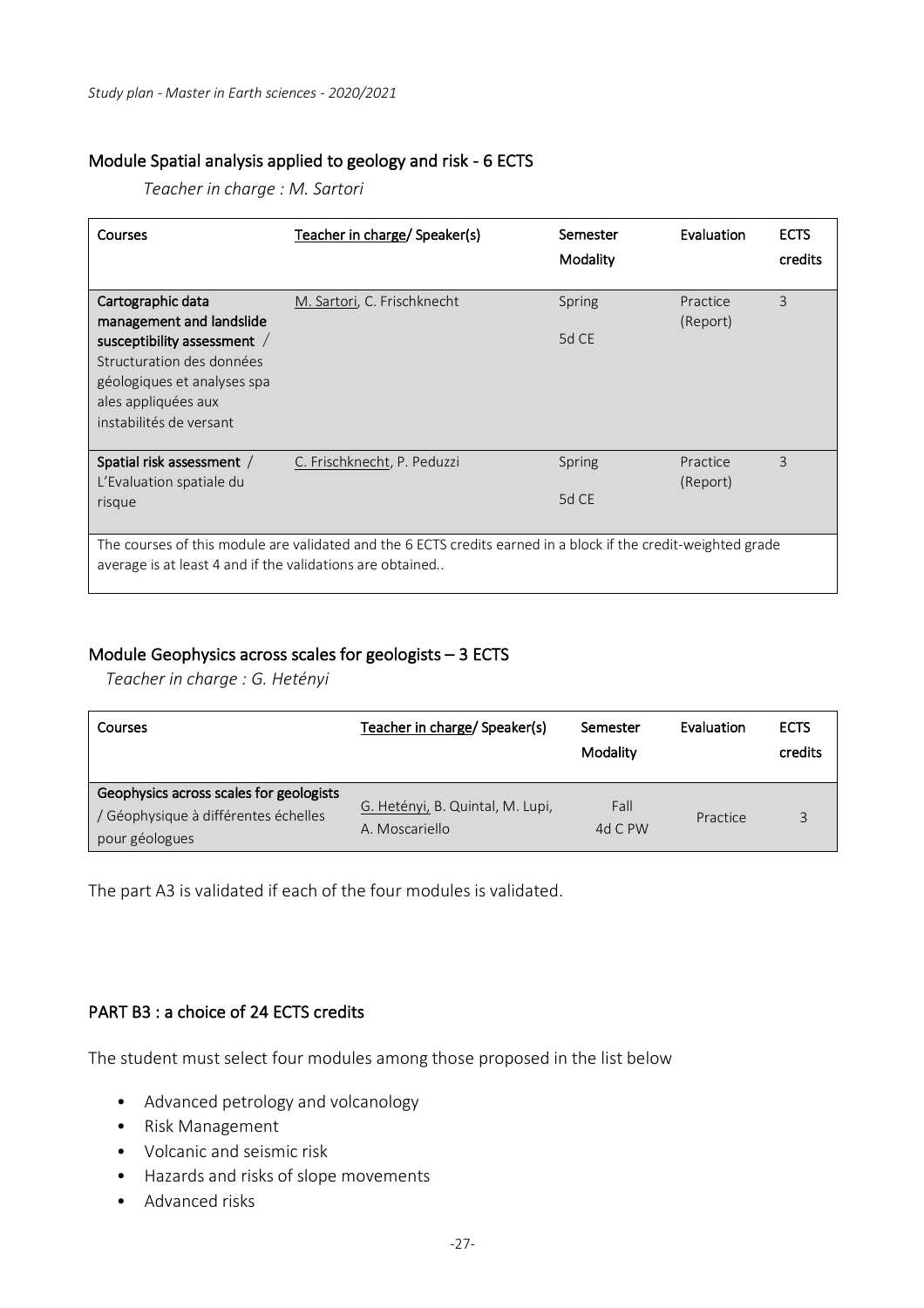- Pratique de la géologie environnementale
- Fluid flow for geologists

## Module Advanced petrology and volcanology – 6 ECTS

*Teacher in charge : L Caricchi,, C. Bonadonna, S. Pilet*

| Courses                                                                                                                                                                      | Teacher in charge/ Speaker(s)       | Semester<br>Modality | Evaluation           | <b>ECTS</b><br>credits |  |
|------------------------------------------------------------------------------------------------------------------------------------------------------------------------------|-------------------------------------|----------------------|----------------------|------------------------|--|
| Modelling volcanic<br>processes/ Modélisation des<br>processus volcaniques                                                                                                   | C. Bonadonna and collaborators      | Fall 28h C           | Seminar              | $\overline{2}$         |  |
| Volcano petrology /<br>Pétrologie volcanique                                                                                                                                 | L. Caricchi, S. Pilet               | Spring 28h C         | Seminar              | $\overline{2}$         |  |
| <b>Volcano fieldtrip</b> / Excursion<br>volcanique                                                                                                                           | L. Caricchi, C. Bonadonna, S. Pilet | Spring 5j F          | Practice<br>(Report) | $\mathfrak{D}$         |  |
| The courses of this module are validated and the 6 ECTS credits earned in a block if the credit-weighted grade<br>average is at least 4 and if the validations are obtained. |                                     |                      |                      |                        |  |
| Courses of this module cannot be taken separately                                                                                                                            |                                     |                      |                      |                        |  |

## Module Risk Management – 6 ECTS

*Teacher in charge : S. Menoni*

| Courses                                 | Teacher in charge/ Speaker(s)                  | Semester<br>Modality | Evaluation      | <b>ECTS</b><br>credits |
|-----------------------------------------|------------------------------------------------|----------------------|-----------------|------------------------|
| Risk management / Gestion des risques   | S. Menoni, C. Gregg, and<br>teachers of CERG-C | Spring<br>84h C      | Written<br>exam | 6                      |
| In this module, courses are in English. |                                                |                      |                 |                        |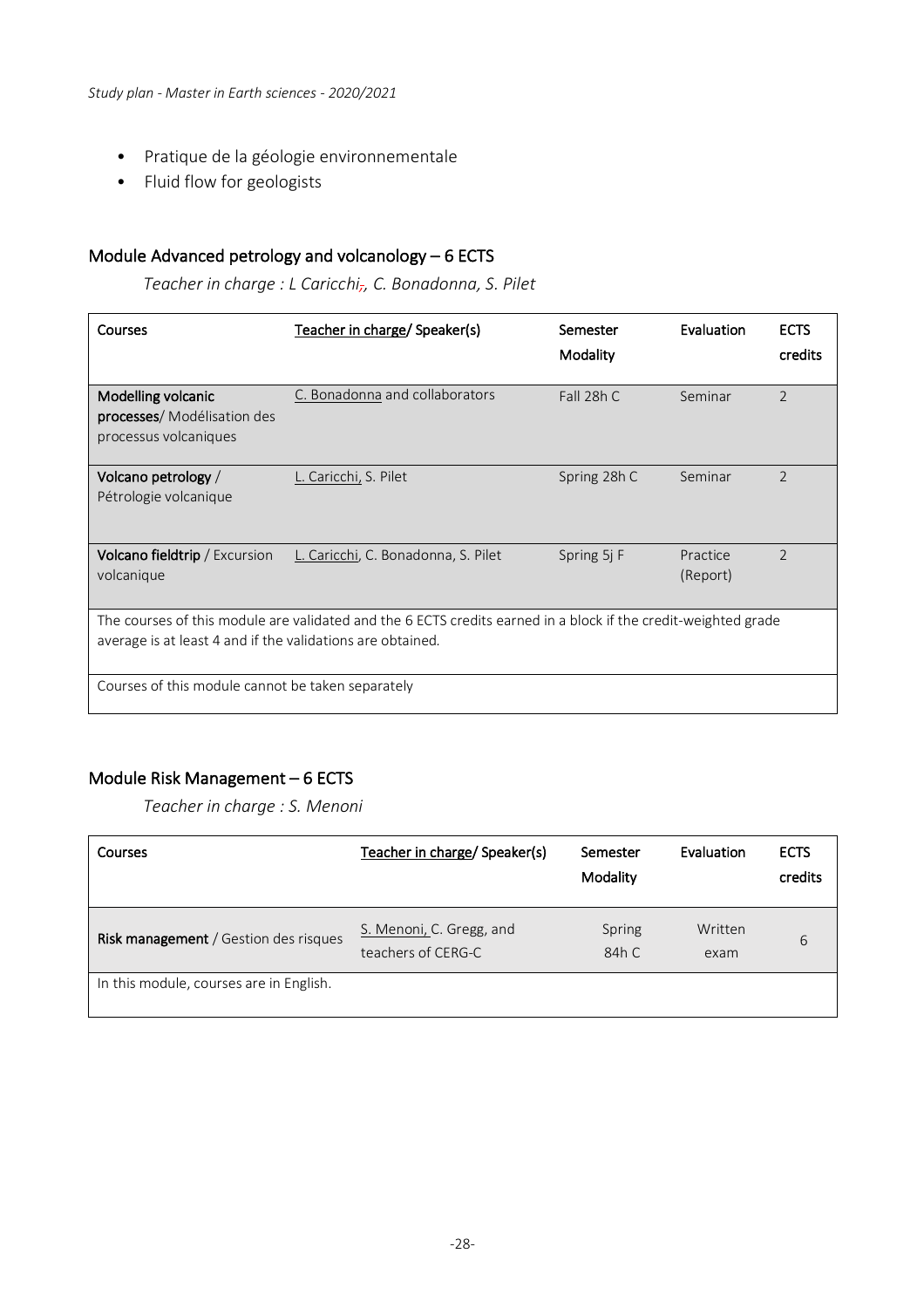## Module Volcanic and seismic risk – 6 ECTS

*Teacher in charge : C. Bonadonna*

| Courses                                                 | Teacher in charge/ Speaker(s)       | Semester<br>Modality | Evaluation                               | <b>ECTS</b><br>credits |
|---------------------------------------------------------|-------------------------------------|----------------------|------------------------------------------|------------------------|
| Volcanic risk Prérequis : Risk<br>Management            | C. Bonadonna and teachers of CERG-C | Spring 6d C F        | Written<br>exam,<br>practice<br>(Report) | 3                      |
| Seismic risk<br>In this module, courses are in English. | D. Fäh, B. Duvernay                 | Spring 6d CE         | Written<br>exam                          | 3                      |

## Module Hazards and risks of slope movements - 6 ECTS

*Teacher in charge : M. Jaboyedoff*

| <b>Courses</b>                                                                                                                                                                                                                                | Teacher in charge/ Speaker(s) | Semester<br>Modality | Evaluation      | <b>ECTS</b><br>credits |
|-----------------------------------------------------------------------------------------------------------------------------------------------------------------------------------------------------------------------------------------------|-------------------------------|----------------------|-----------------|------------------------|
| Erosion and slope<br><b>movements</b> / Erosion et<br>mouvements de versants                                                                                                                                                                  | M. Jaboyed of f               | Spring 56h CE        | Written<br>exam | $\overline{4}$         |
| Hazards and risks of slope<br>movements : field camp $1/$<br>Risques et dangers liés aux<br>mouvements de versants:<br>terrain $I - M$ andatory to follow<br>« Hazards and risks of slope mass<br>movements: field camp II » in the<br>part C | MH Derron, M. Jaboyedoff      | Spring 5d F          | Written<br>exam | $\overline{2}$         |
| Prerequisite: Natural risks and hazards (BSc) - Numerical modelling (BSc) or equivalent                                                                                                                                                       |                               |                      |                 |                        |
| The courses of this module are validated and the 6 ECTS credits earned in a block if the credit-weighted grade average<br>is at least 4 and if the validations are obtained.                                                                  |                               |                      |                 |                        |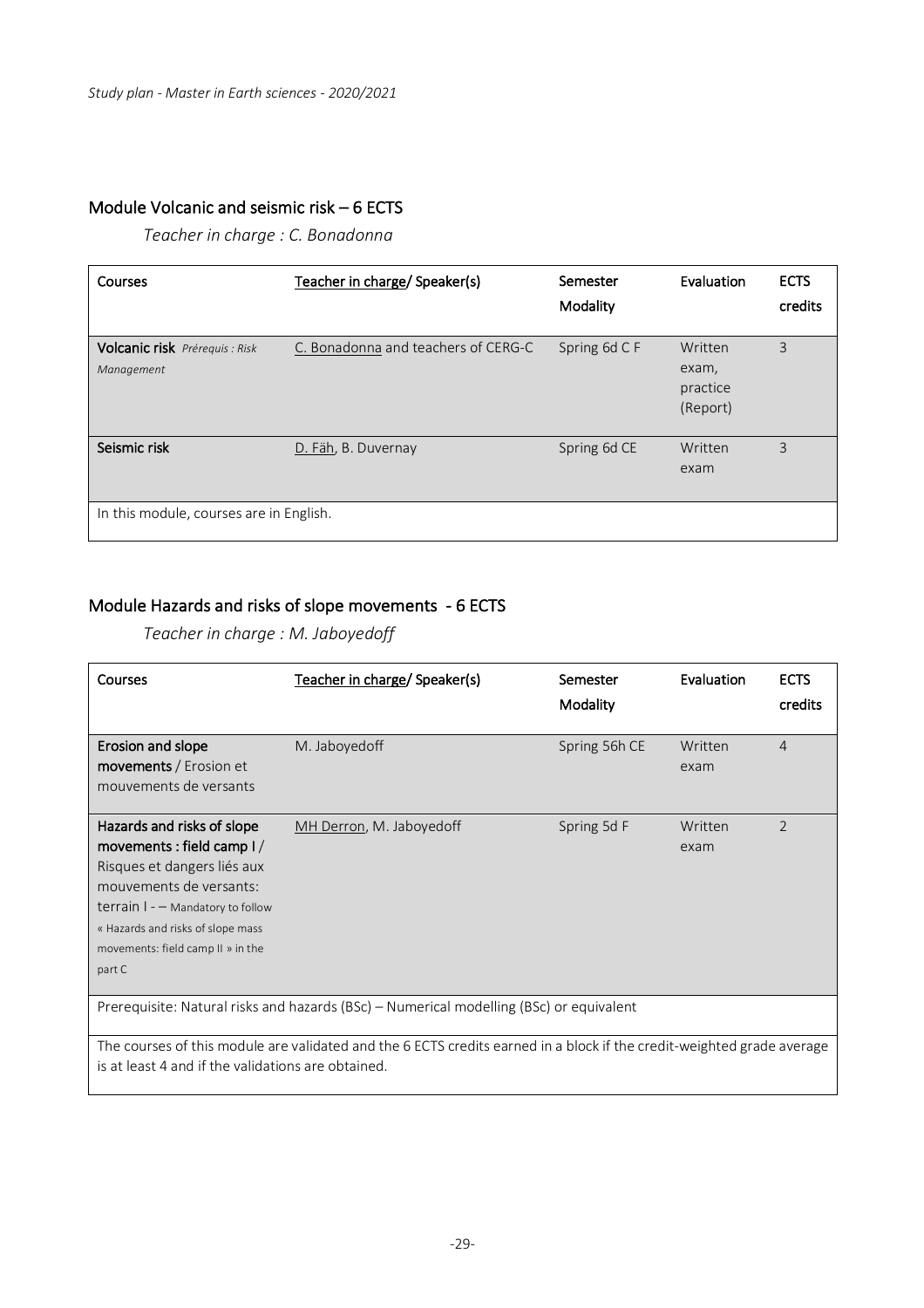## Module Advanced risks – 6 ECTS

*Teacher in charge : M. Jaboyedoff*

| Courses                                                                                                                                                                      | Teacher in charge/ Speaker(s)                  | Semester<br>Modality | Evaluation                                   | <b>ECTS</b><br>credits |
|------------------------------------------------------------------------------------------------------------------------------------------------------------------------------|------------------------------------------------|----------------------|----------------------------------------------|------------------------|
| Advanced quantitative risk<br>and vulnerability / Risques<br>avancés quantitatifs et la<br>vulnérabilité                                                                     | M. Jaboyed of f                                | Fall 28h C 14h E     | Written<br>exam,<br>continuous<br>assessment | 3                      |
| Communication on<br>environmental risks /<br>Communication sur les<br>risques environnementaux                                                                               | M. Jaboyedoff, K. Südmeier-Rieux, S.<br>Rondic | Fall 16h C 16h E     | Practice<br>(Report)                         | 3                      |
| Prerequisite: Environmental hazards (BSc) or equivalent                                                                                                                      |                                                |                      |                                              |                        |
| The courses of this module are validated and the 6 ECTS credits earned in a block if the credit-weighted grade average<br>is at least 4 and if the validations are obtained. |                                                |                      |                                              |                        |

## Module Pratique de la géologie environnementale – 6 ECTS (en français)

*Teacher in charge : S. Girardclos*

| Courses                                                                                                                                                                      | Teacher in charge/ Speaker(s)                     | Semester<br>Modality | Evaluation | <b>ECTS</b><br>credits |
|------------------------------------------------------------------------------------------------------------------------------------------------------------------------------|---------------------------------------------------|----------------------|------------|------------------------|
| Sites contaminés:<br>application géologique et                                                                                                                               | S. Girardclos, J. Poté                            | Spring               | Practice   | 3                      |
| environnementale                                                                                                                                                             |                                                   | 5d C PW              |            |                        |
| Les déchets: gestion<br>environnementale et                                                                                                                                  | J. Poté, S. Girardclos, G. Giuliani, M.<br>Patel. | Spring               | Practice   | 3                      |
| contraintes géologiques                                                                                                                                                      |                                                   | 5d C PW              |            |                        |
| The courses of this module are validated and the 6 ECTS credits earned in a block if the credit-weighted grade<br>average is at least 4 and if the validations are obtained. |                                                   |                      |            |                        |

## Module Fluid flow for geologists – 6 ECTS

*Teacher in charge : M. Lupi*

| l Courses | Teacher in charge/ Speaker(s) | Semester | Evaluation | <b>ECTS</b> |
|-----------|-------------------------------|----------|------------|-------------|
|           |                               | Modality |            | credits     |
|           |                               |          |            |             |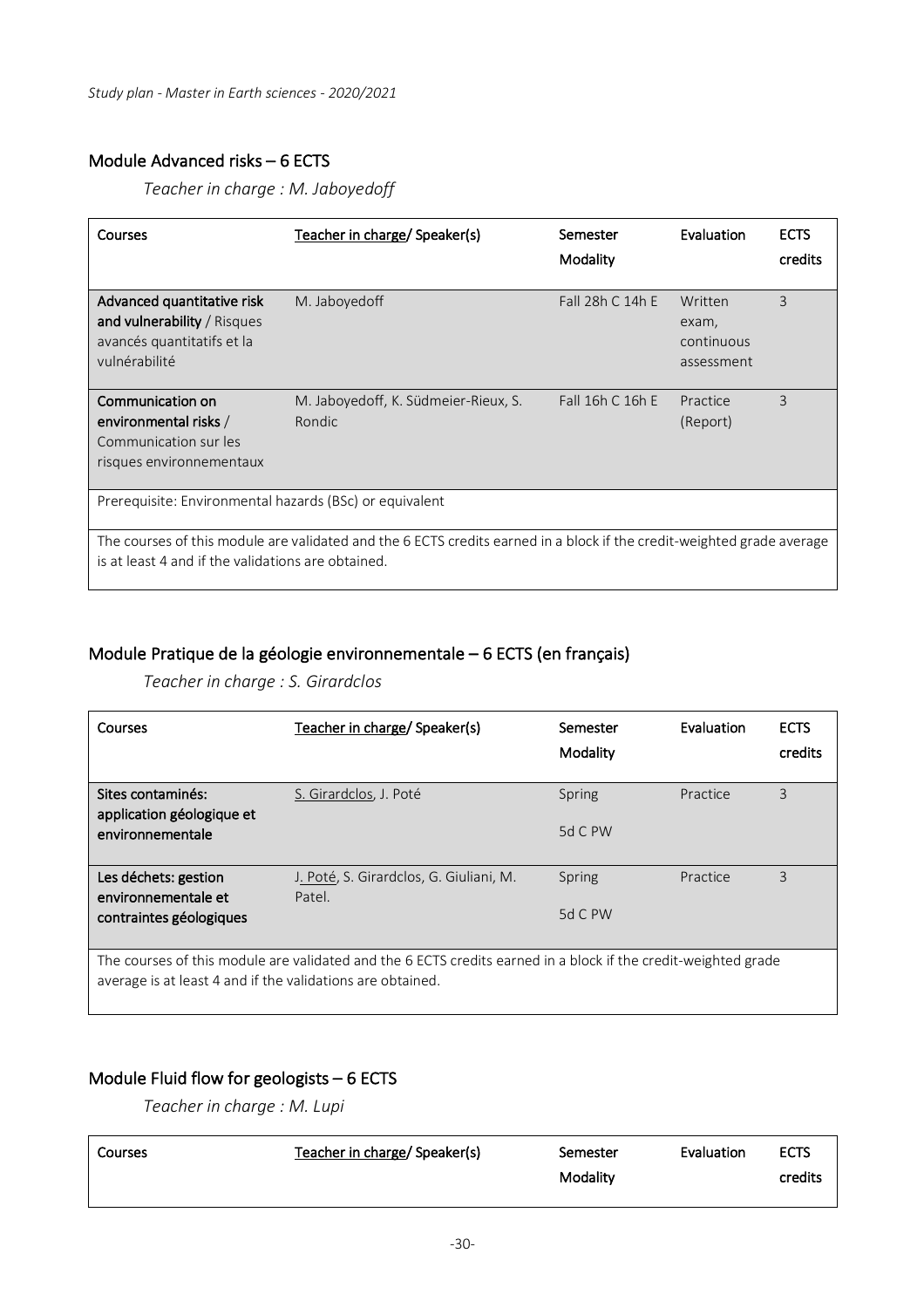| Fluid flow for geologists $/$ | M. Lupi | Spring 5d C 5d | Practice | 6 |
|-------------------------------|---------|----------------|----------|---|
| L'écoulements des fluides     |         |                |          |   |
| pour géologues                |         |                |          |   |

## PART C3 : Free choice of 12 ECTS credits

The student completes his curriculum by selecting courses among those proposed in the Master in Earth Sciences or in other Master's programs (for example: Master in Environmental science, UNIGE; Master in Environmental geosciences, UNIL; Master in Biogeosciences, UNIL/UNINE).

The list of courses can contain courses of the Bachelor-level, for a maximum of 5 ECTS credits. An internship in an company can be validated in this part, as provided by the rules and regulations (art. 15, al. 6).

The student must draw up a list of courses selected in agreement with his Master's thesis supervisor. Here are some suggestions of additional courses that don't appear in the other parts of the study plan:

| Courses                                                                                                                                               | Teacher in charge/<br>Speaker(s) | Semester<br>Modality      | Evaluation                    | <b>ECTS</b><br>credits |
|-------------------------------------------------------------------------------------------------------------------------------------------------------|----------------------------------|---------------------------|-------------------------------|------------------------|
| Biomineralization / Biominéralisation                                                                                                                 | A. Meibom                        | Fall 42h C PW             | Report / oral<br>presentation | $\overline{4}$         |
| Hazards and risks of slope<br>movements : field camp II part I of the<br>field of the module «Hazards and risks of slope<br>movements» mandatory      | M. H. Derron, M.<br>Jaboyedoff   | Spring 5d F               | Practice                      | 3                      |
| Marine seismic acquisition,<br>interpretation and data integration /<br>Acquisition, interprétation et<br>intégration de données sismiques<br>marines | D. Ariztegui                     | Spring 8d F<br>S          | Practice                      | 3                      |
| Model parameter estimation and<br>uncertainty quantification                                                                                          | N. Linde                         | Spring 56h C<br><b>PW</b> | Report / oral<br>presentation | 5                      |
| Dates and Rates of Mountain<br>evolution / Datation et taux<br>d'évolution des montagne                                                               | G. King                          | Fall 20h PW,<br>21hF      | Practice                      | 3                      |
| Internship in a company / Stage en entreprise (validated by the Master's thesis<br>supervisor)                                                        |                                  |                           |                               | 6                      |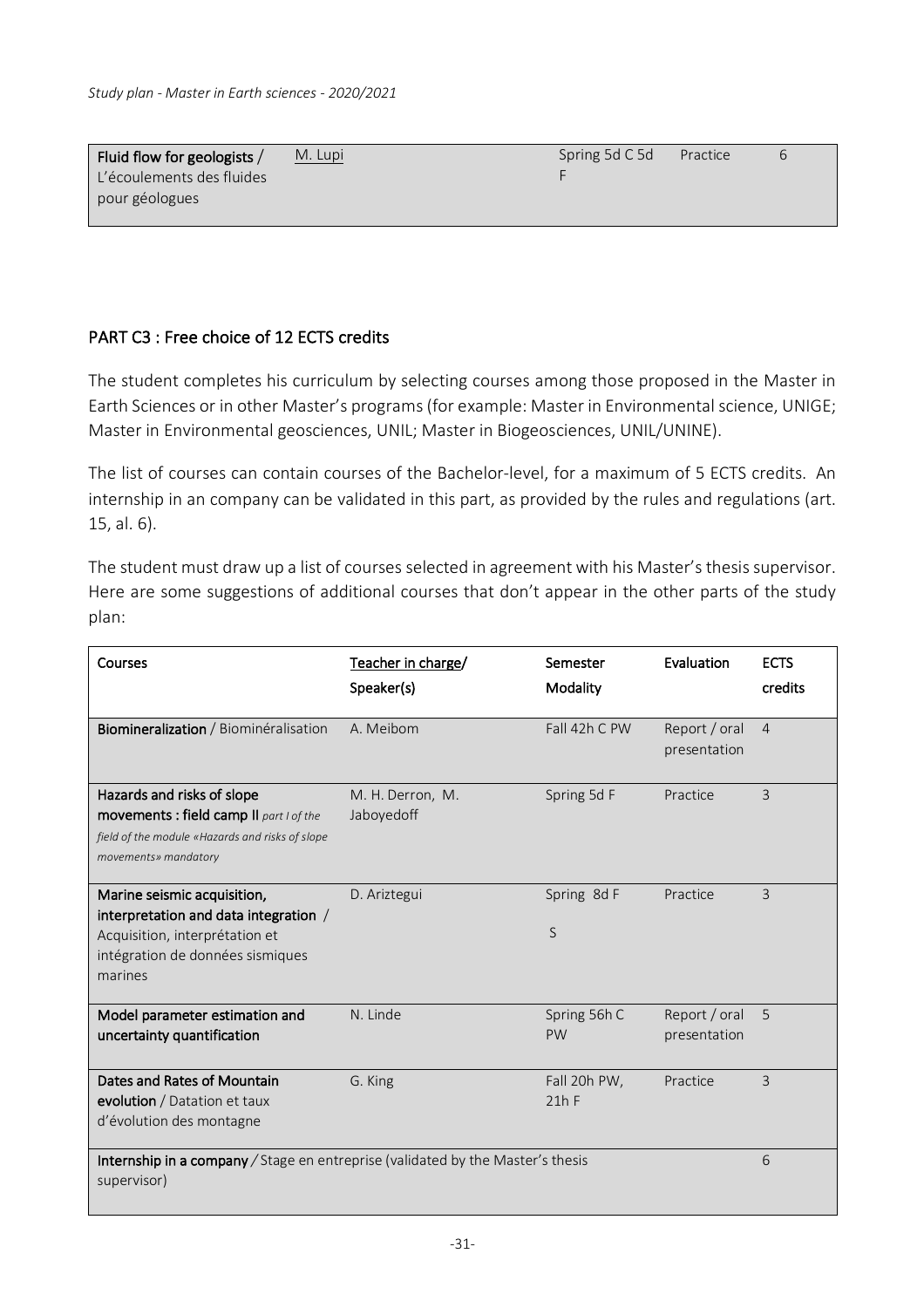| Modules or courses of the curriculum of the Master in Earth Sciences*                                                                              |                           |
|----------------------------------------------------------------------------------------------------------------------------------------------------|---------------------------|
| Courses proposed by the MUSE (UNIGE), Environment MSc (UNIL), Biogeosciences MSc<br>(UNIL-UNINE)*                                                  |                           |
| Courses proposed by another academic institution*                                                                                                  |                           |
| Courses of the Bachelor-level *                                                                                                                    | 5 ECTS credits maximum    |
| Total credits to validate                                                                                                                          | Total credits to validate |
| *: for these courses, the evaluation and the number of attributed ECTS credits are those contained in the<br>curriculum from which they are taken. |                           |

In the part C3, courses are individually validated if their grade is equal of at least 4.0/6 or if the validation is obtained

## Part Master thesis in Earth sciences – 60 ECTS credits

This Master's thesis is an individual research work under the responsibility of an ELSTE teacher.

By the end of the first semester of Master's studies at the latest, the student must have chosen the subject of his Master's thesis. Before the beginning of the second year of the program, the student must draft and present his Master's thesis project. The ECTS credits of the Master's thesis project are obtained when its grade is equal of at least 4.

These are evaluated based on the submitted manuscript and the quality of the oral defense. This evaluation, weighted according to the internal guidelines of the Master thesis in Earth sciences, takes the form of a single grade. The Master thesis is passed and the ECTS credits of the Master thesis obtained when the grade as well as the one of the deposed manuscript are both equal or higher to 4. The protocol regulating the achievement of the Master thesis are in the Guidelines of the Master thesis in Earth sciences.

| Master thesis  | Semester | Year 1 | Year 2 | Evaluation                                | 60 |
|----------------|----------|--------|--------|-------------------------------------------|----|
| Master project | Spring   | $\ast$ |        | Report (Master proposal) and<br>oral exam | 10 |
| Master thesis  | Spring   |        | $\ast$ | Manuscript and oral defense               | 50 |